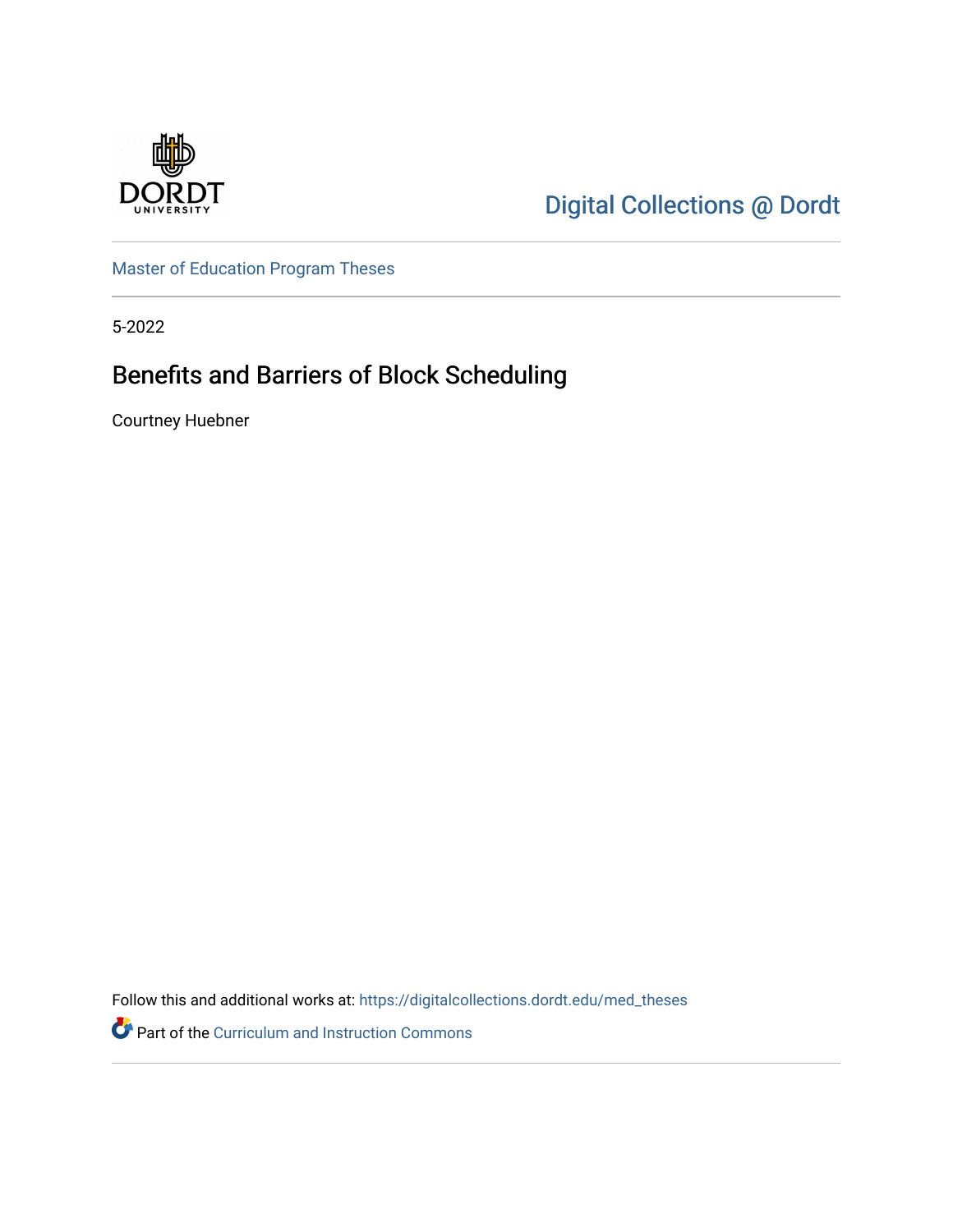# Benefits and Barriers of Block Scheduling

# Abstract

This action research study explored the benefits and barriers of block scheduling. Fifty-six teachers from private, Christian schools in Michigan and Iowa participated in a confidential survey which measured academic understanding and methods, and school culture and climate within the block schedule versus traditional scheduling. An analysis of the survey data demonstrated consistent statistical evidence of a correlation between block scheduling and deeper levels of academic understanding, student relationships, and a more positive school climate. The results of the open-ended response questions showed that block scheduling, implemented well with professional development and planning time for lessons, is a benefit to educational growth. Block scheduling becomes a barrier if there is not significant time to go through the standards and content, and to create engaging lessons to address attention spans and focus issues.

# Document Type

Thesis

Degree Name Master of Education (MEd)

**Department** Graduate Education

First Advisor Patricia C. Kornelis

Keywords block schedule, deeper learning, professional development, planning time

# Subject Categories

Curriculum and Instruction | Education

# **Comments**

Action Research Report Submitted in Partial Fulfillment of the Requirements for the Degree of Master of **Education**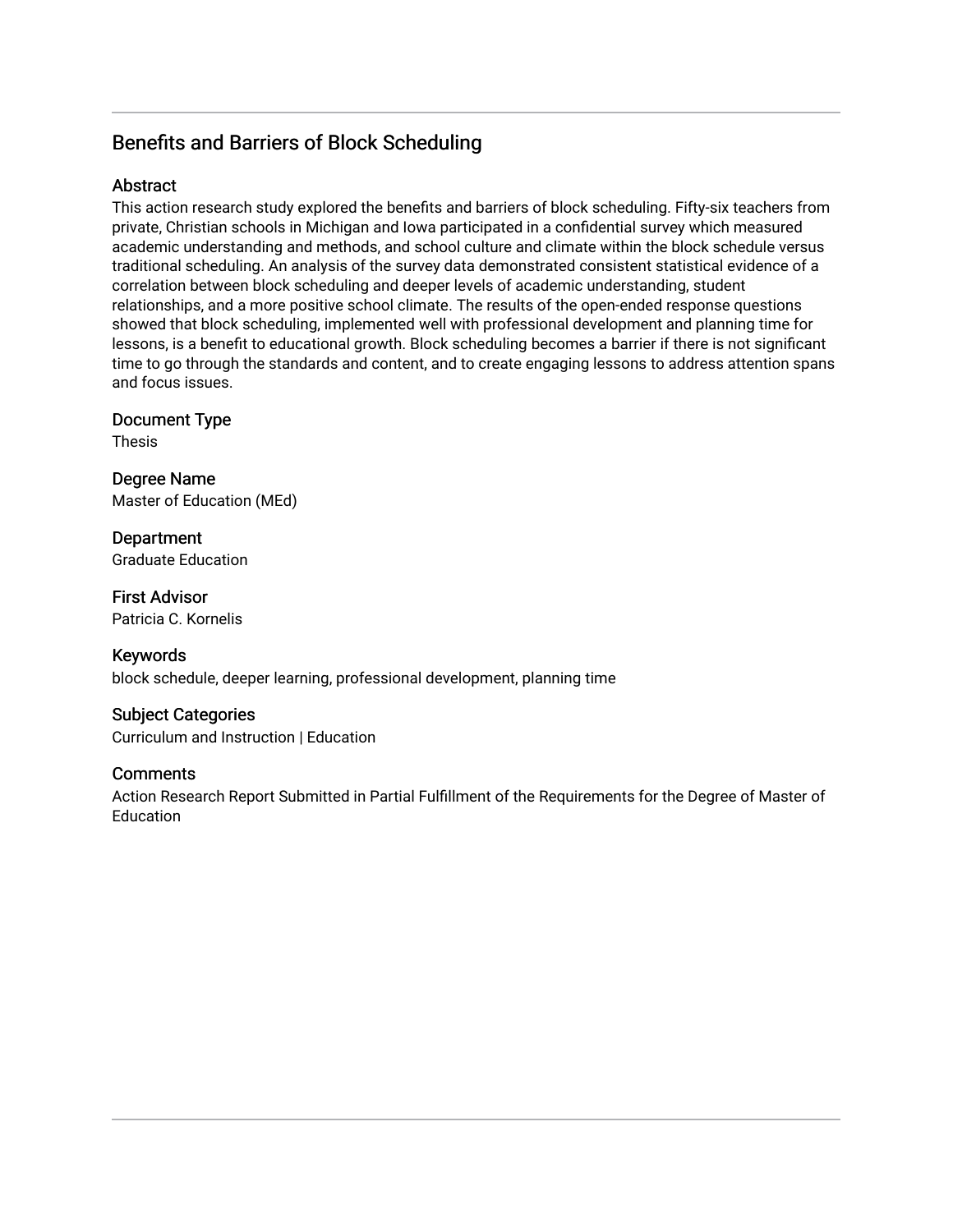Benefits and Barriers of Block Scheduling

by

Courtney Huebner

B.A. Central College, 2012

Action Research Report Submitted in Partial Fulfillment of the Requirements for the Degree of Master of Education

Department of Education Dordt University Sioux Center, Iowa May 2022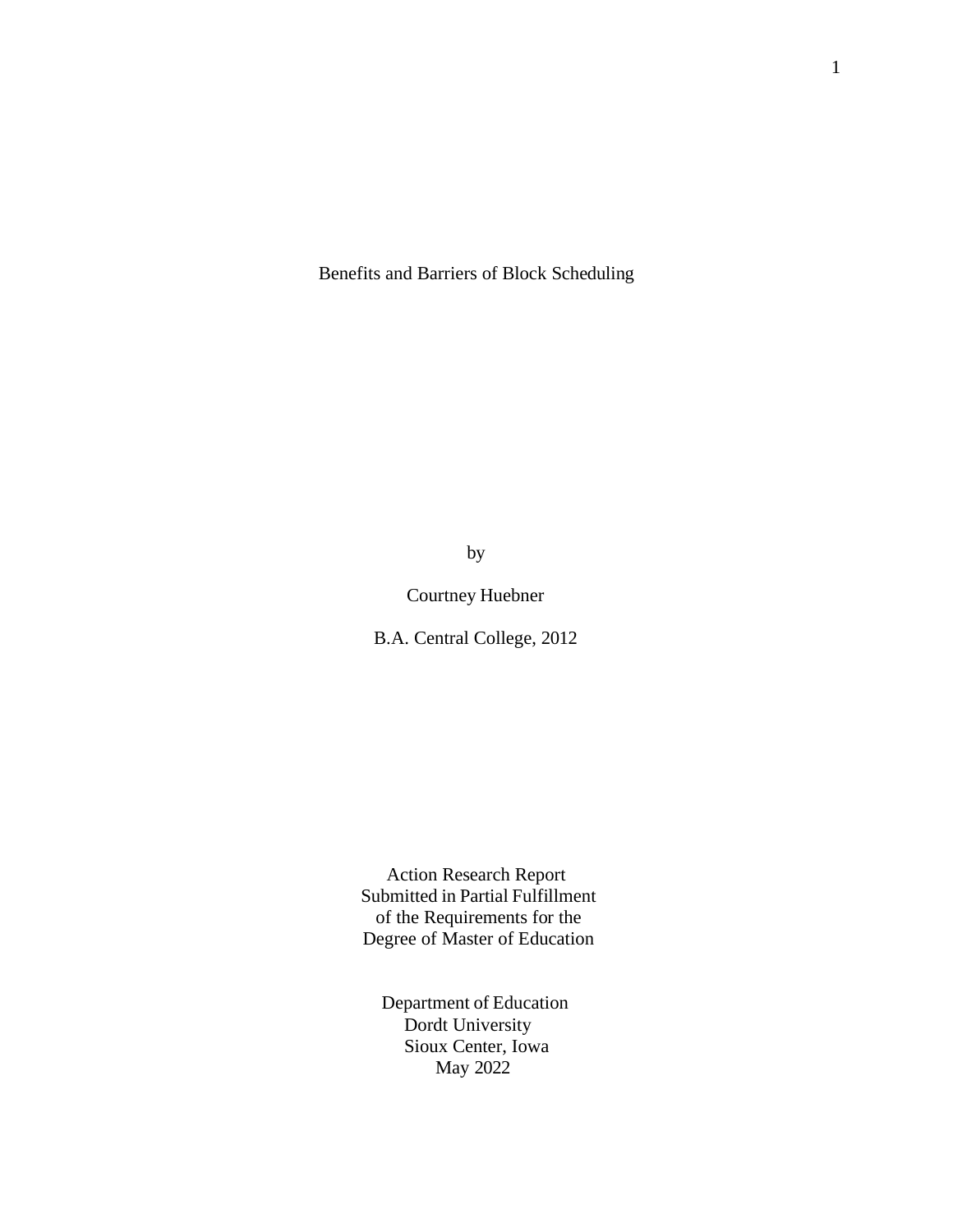#### **Acknowledgements**

<span id="page-3-0"></span>In completing this action research project, I would like to thank all those who supported me throughout this process. This project would not have happened without the guidance from my professors at Dordt University, in helping to narrow down a topic in which I was interested and directing me throughout the process. I would also like to thank my school administration and colleagues for their support along the way as well as the schools that were willing to participate in the study. A huge thank you to my family and friends who encouraged me in various ways throughout this project. Finally, I thank God for giving me the strength, time and abilities to complete this project. This project would have been a lot more difficult to complete without the people mentioned who encouraged and supported me along the way.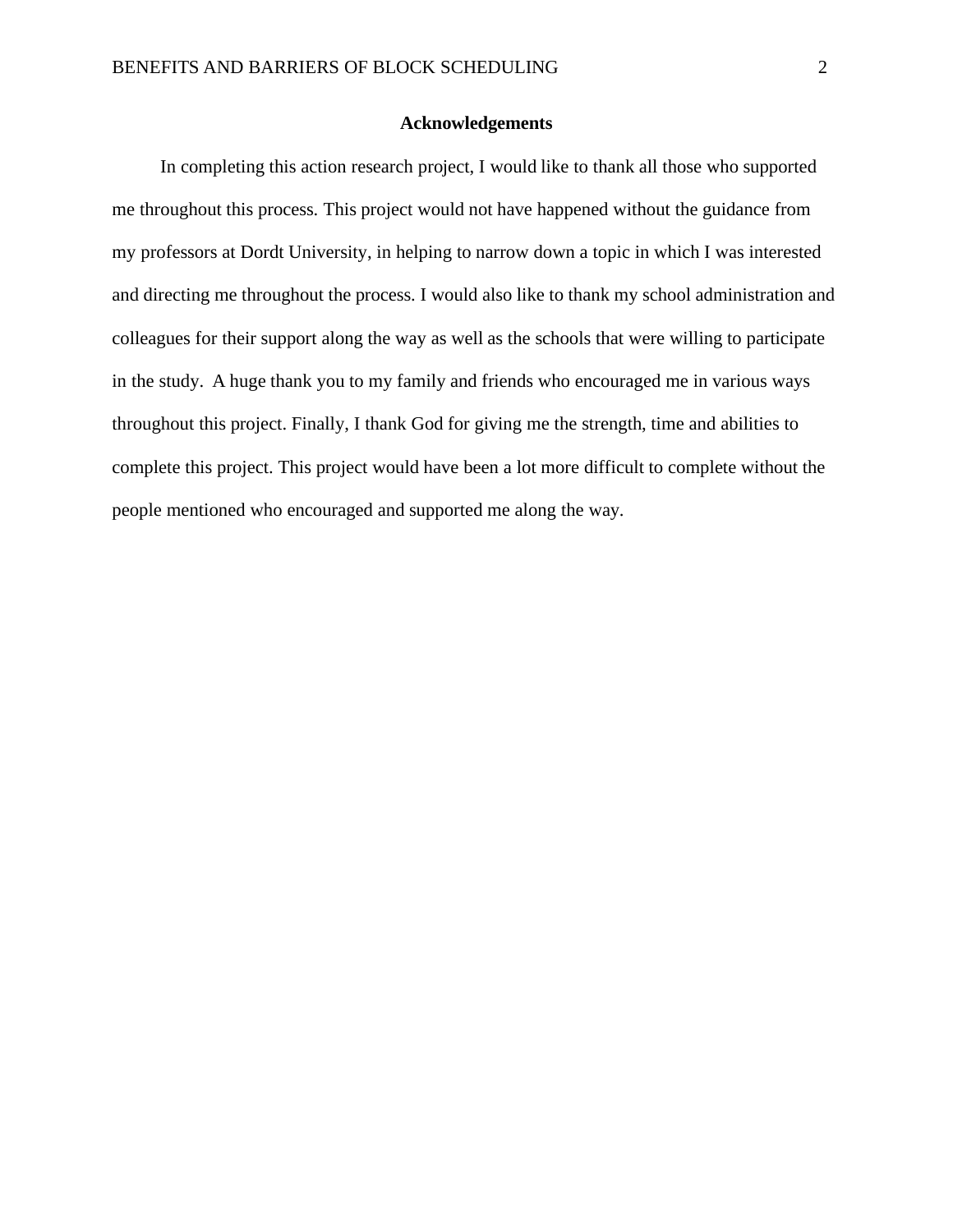|  | <b>Table of Contents</b> |
|--|--------------------------|
|  |                          |

<span id="page-4-0"></span>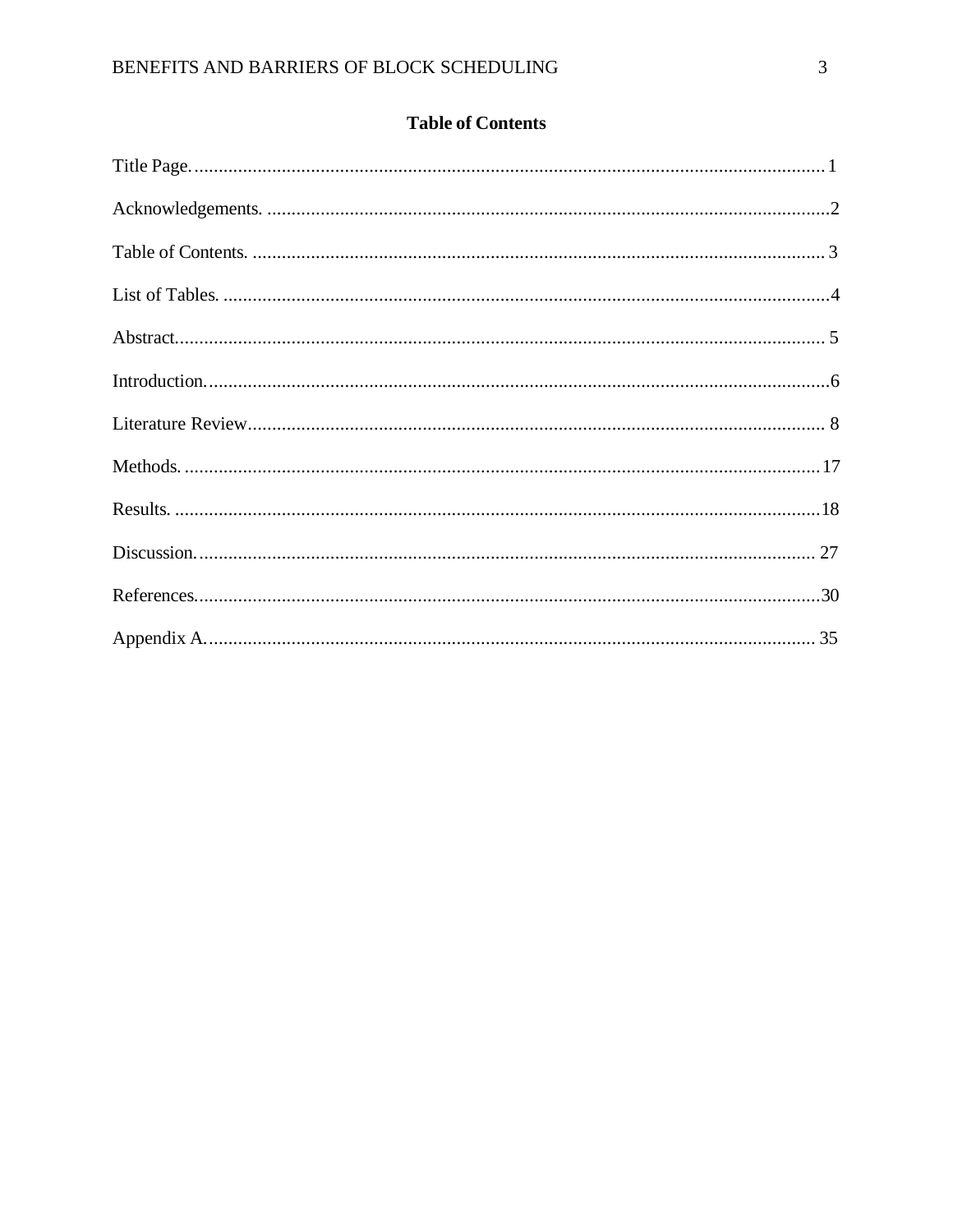# **List of Tables**

<span id="page-5-0"></span>

| Table                                                                                       | Page |
|---------------------------------------------------------------------------------------------|------|
| 1. Mean and Standard Deviation Response per Likert- Scale Questions Block Scheduling versus |      |
|                                                                                             |      |
| 2. Mean and Standard Deviation Response per Likert- Scale Questions for Academic            |      |
|                                                                                             |      |
| 3. Mean and Standard Deviation Response per Likert- Scale Questions for School Culture and  |      |
|                                                                                             |      |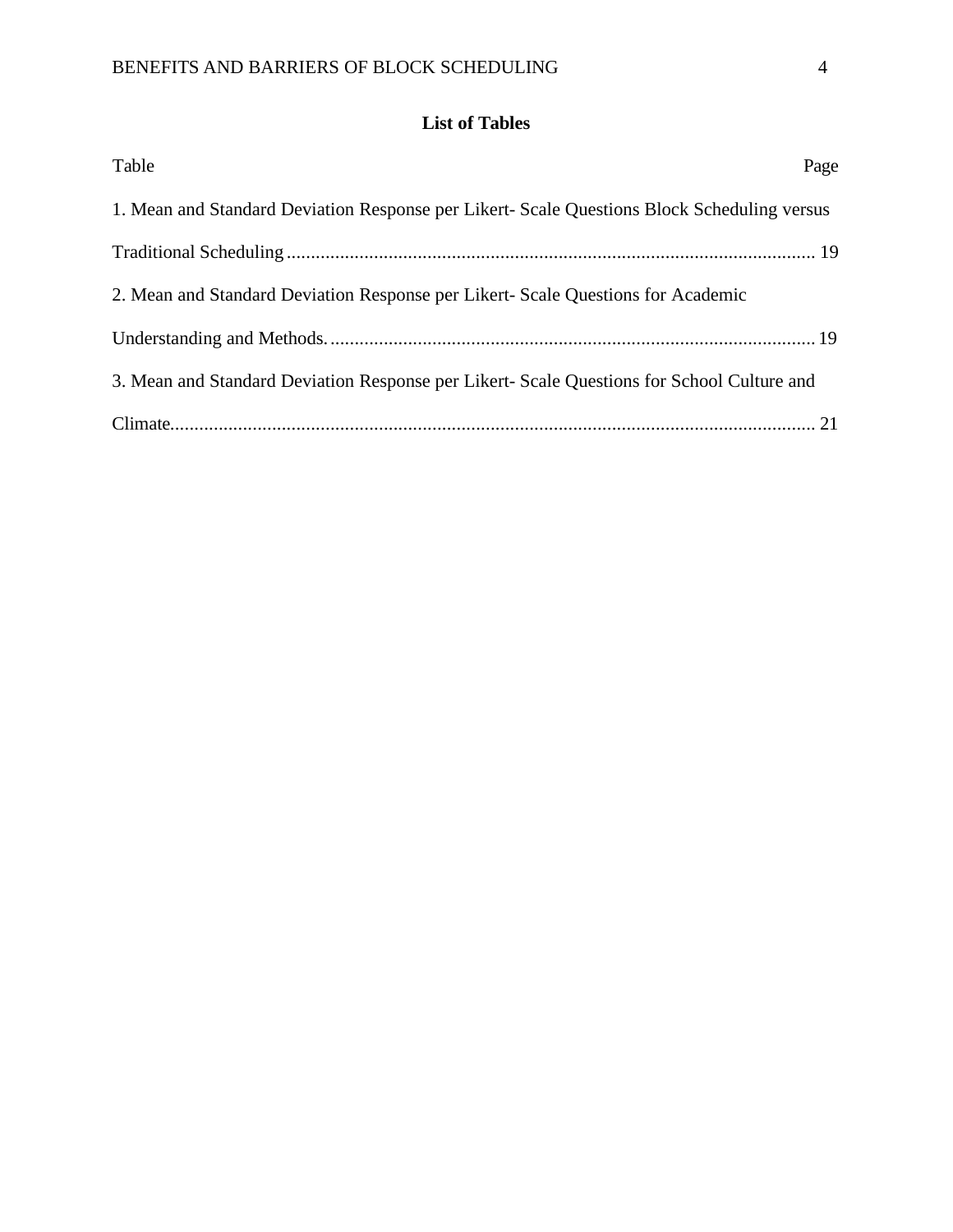#### **Abstract**

<span id="page-6-0"></span>This action research study explored the benefits and barriers of block scheduling. Fifty-six teachers from private, Christian schools in Michigan and Iowa participated in a confidential survey which measured academic understanding and methods, and school culture and climate within the block schedule versus traditional scheduling. An analysis of the survey data demonstrated consistent statistical evidence of a correlation between block scheduling and deeper levels of academic understanding, student relationships, and a more positive school climate. The results of the open-ended response questions showed that block scheduling, implemented well with professional development and planning time for lessons, is a benefit to educational growth. Block scheduling becomes a barrier if there is not significant time to go through the standards and content, and to create engaging lessons to address attention spans and focus issues.

*Keywords:* block schedule, deeper learning, professional development, planning time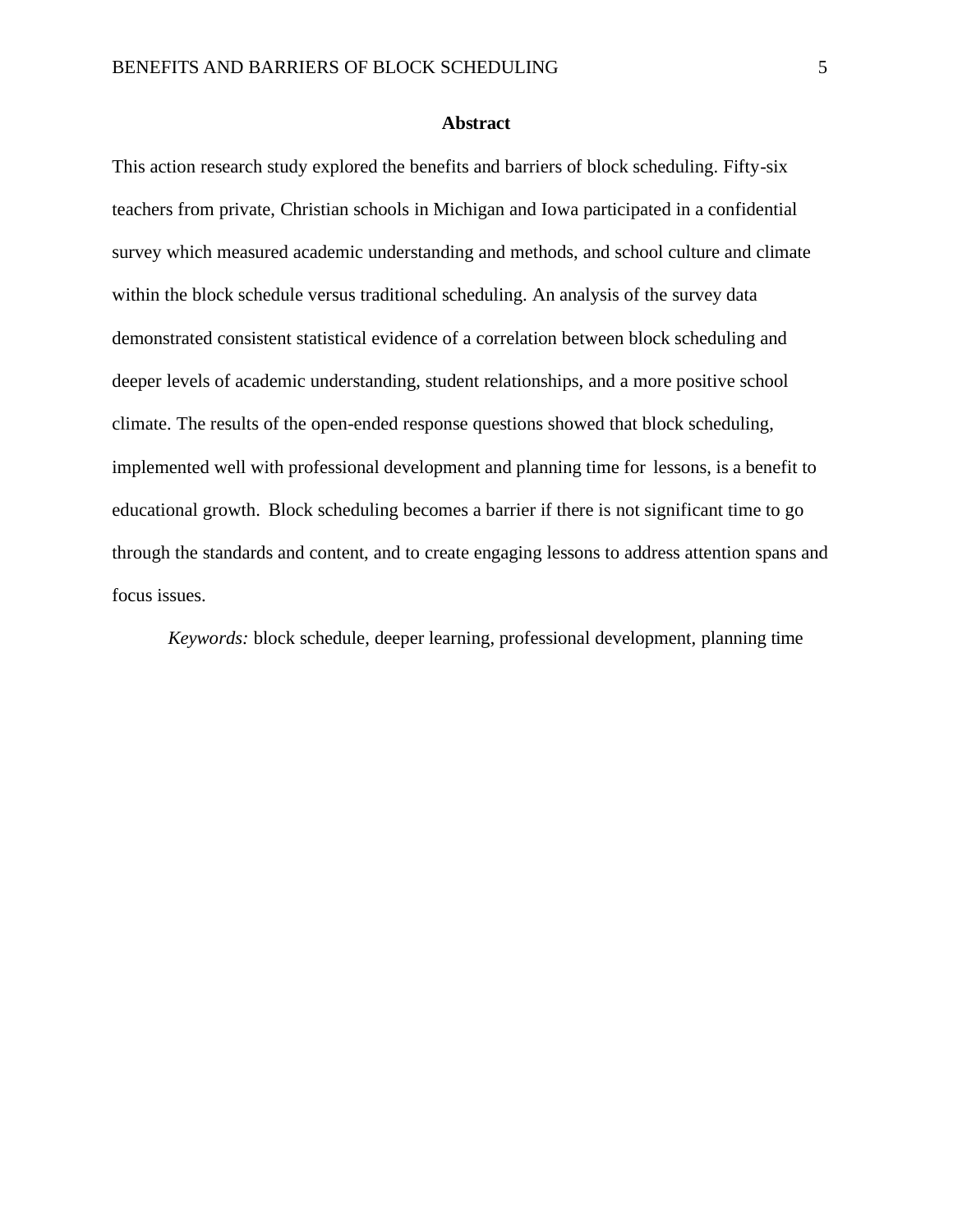Scheduling is a mechanism to facilitate the school's goals and purposes in the areas of curriculum, instruction, student grouping, and staffing (Hackman & Valentine, 1998). Developing a strong school schedule is important in all educational contexts because the way the school day is structured plays a role in academic achievement (Olsen, 2020). With longer class periods provided in block scheduling, teachers have the opportunity to use a variety of instructional strategies which impact academic achievement, and the structure of the day plays a role in the amount of flexibility teachers have within the day to use those strategies effectively (Brown, 2001).

The school day is typically structured in two ways: traditional scheduling and block scheduling (Rettig 2017). Within these two scheduling systems, there are different options, and there are benefits and barriers to both. Traditional schedule systems are built with periods of classes ranging from 6-8 periods per day. Block scheduling is a restructuring of the school day into classes much longer than the traditional 50-minute period. Block scheduling is an alternative mode of scheduling and has been in existence since the late 1960's (Olsen, 2020). It became a viable scheduling model in the late 1980's in response to the literature on cognition which supported deeper learning by students who have uninterrupted interactions with their subject matter (Cobb, 1999).

Block scheduling can add to continuity of the lessons being presented. When students attend as many as eight short classes in different subjects every day, instruction becomes fragmented, but the longer class periods can allow students more time to engage in active learning (Rettig, 2017). Teachers in a block schedule benefit from more usable instructional time each day because less time is lost with beginning and ending classes (Canady & Rettig, 1995a).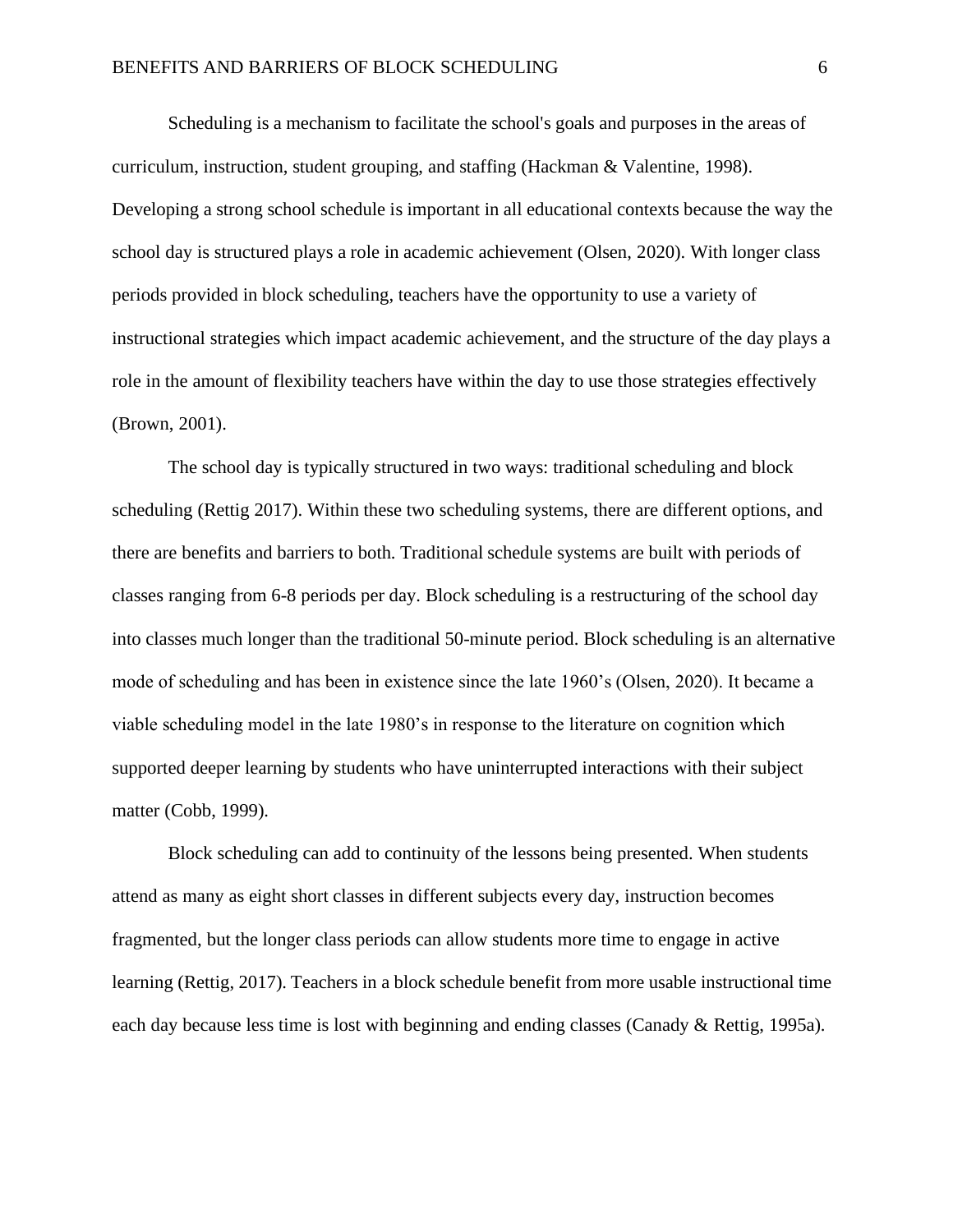Both current and past research shows that different scheduling systems, among middle school students, have both benefits and barriers related to academic achievement and the flexibility that subjects hold (Brown, 2001; Hackman & Valentine, 1998; Olsen, 2020). The traditional schedule has been deemed ineffective, and administrators and educators are exploring new scheduling options (Carroll, 1990; Rettig & Canady, 2001). There is a call for more learning time, and it continues to be a common theme to meet the needs of 21st century schools and students as more class time allows for more learning opportunities for students to enhance their skills (Liebtag & Ryerse, 2017).

#### **Purpose of the Study**

The purpose of this study was to describe the perceived benefits and barriers of block scheduling, in a middle school setting, and to describe how that scheduling impacts teaching practices.

#### **Research Questions**

The questions posed in this research project were:

- 1. What do teachers perceive to be the benefits of block scheduling as it relates to their teaching practices and student learning?
- 2. What do teachers perceive to be the barriers of block scheduling as it relates to their teaching practices?
- 3. Do teachers perceive block scheduling as being more beneficial than traditional scheduling for student learning?

#### **Definition of Terms**

For the purpose of this study, the following definitions were used. The definitions are the work of the researcher, unless otherwise noted.

Alternative A/B block schedule: an alternating day or "A/B" day schedule is one in which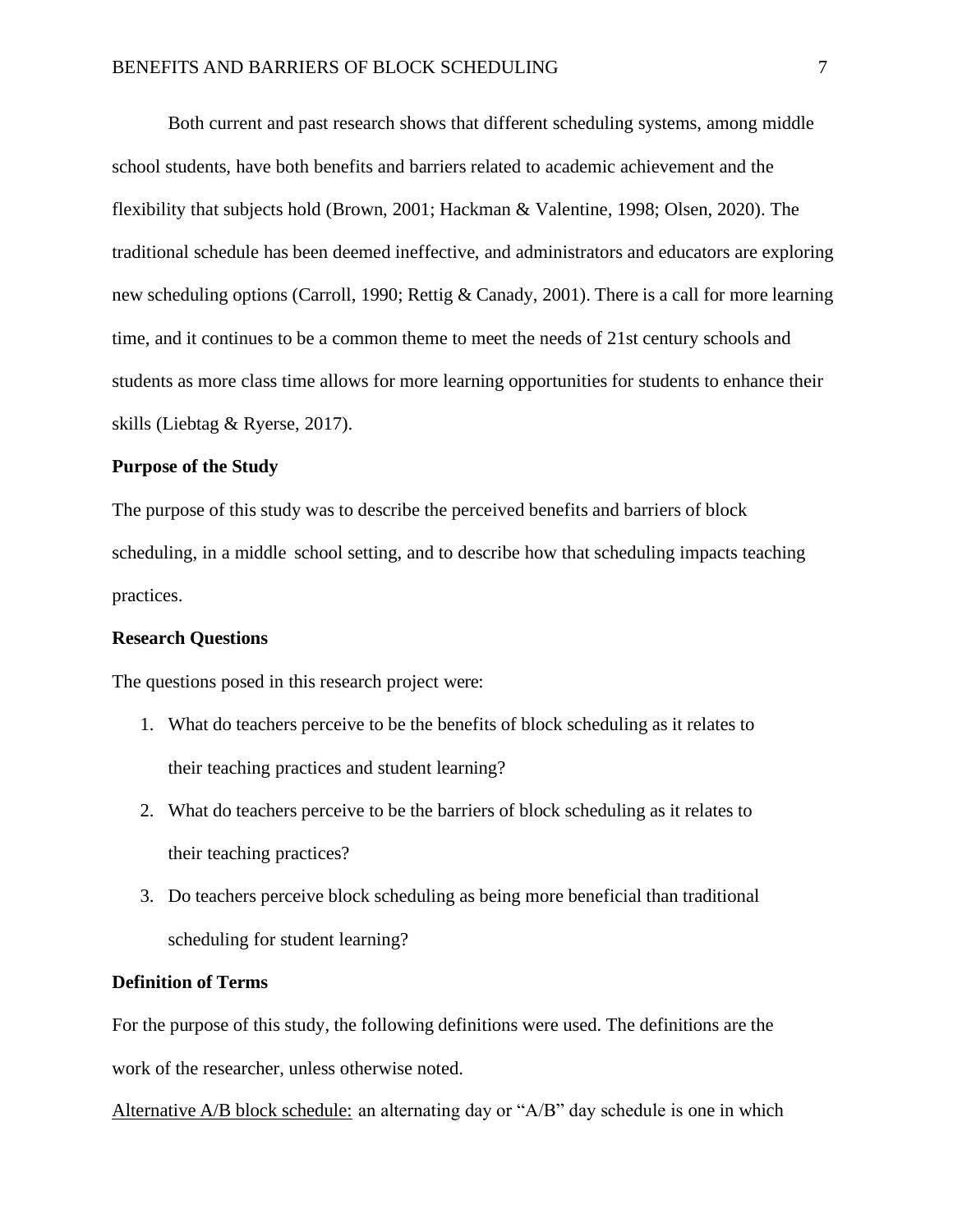students take eight classes that meet every other day, meaning students have four classes a day for a longer period of time.

Block schedule: a commonly used term to describe an alternative scheduling format and is defined as the arrangement of a school's schedule into longer (generally more than 60 minutes) and more flexible time frames (Canady & Rettig, 1995a). Flexible time: creative use of the time in the school day in an attempt to match the instructional time and format to the learning needs of students (Daniel, 2007). School climate: the quality, character and culture of school life within a system. Traditional schedule: a seven-period schedule where each of the seven classes meets daily for the duration of the school year for 45-55 minutes (Cromwell, 2016).

#### **Literature Review**

<span id="page-9-0"></span>For decades the education world has been grappling with how educators can better use the school day to improve student learning (Gullat, 2006). Several authors have used the terms block scheduling, flexible scheduling, and alternative scheduling interchangeably as different types of scheduling within a school system (Canady & Rettig, 1995a; Hackman & Valentine, 1998). School schedules can play a role in academic achievement and promote greater student understanding (Hackman & Valentine, 1998). The following literature review will explore the benefits and barriers of block scheduling and how it relates to teaching practices.

#### **Common Types of Schedules**

#### *Traditional Schedule*

The six to eight period traditional schedule is being subjected to scrutiny. The traditional schedule typically consists of 6-8 class periods of 40-45 minutes and between class transitions of 3-5 minutes. Many schools still use the traditional scheduling system (Walker, 2016). Students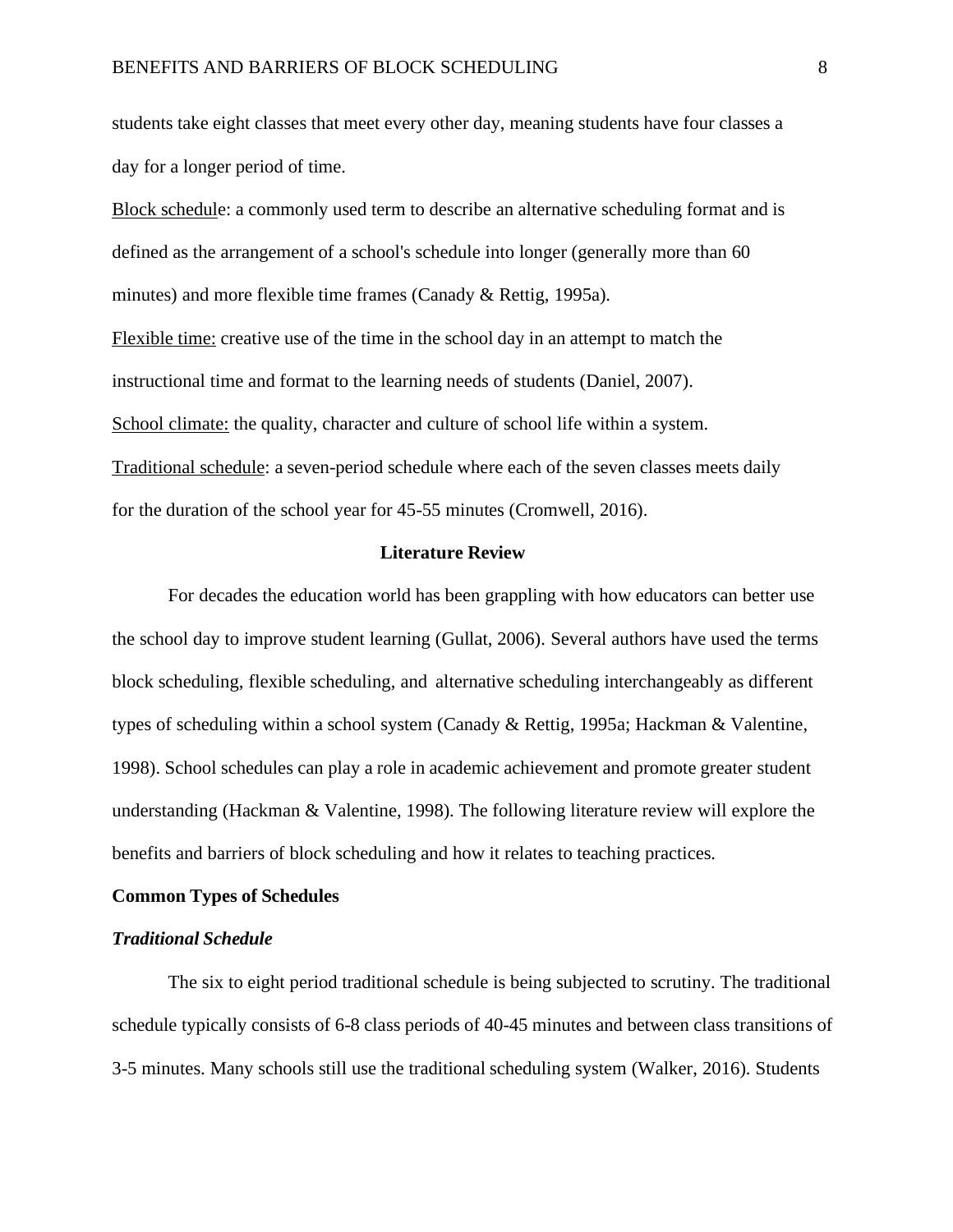often find themselves stressed by trying to meet the expectations of six to eight different teachers, their assignments, and their classes daily (Brown, 2001; Carroll, 1990). Traditionally, teachers organize their daily class schedules into six, seven, eight, or sometimes nine, daily periods. Schools that have six periods typically operate classes between 50 and 60 minutes. Schools with seven periods have classes lasting 45 to 52 minutes. Schools with eight periods have 40 to 48 minutes classes, and the few schools with nine periods have classes of 42 minutes or less (Canady & Rettig, 1995b).

Advantages exist for the traditional model of scheduling. Traditional schedules allow for students to maintain continuity with the same teacher and the same course daily, for an entire year (Roberts, 2016). Another advantage in traditional scheduling is that it provides more instructional time per year than block scheduled classes (Maltese, Dexter, Tai, & Sadler, 2007).

Many researchers have openly criticized traditional scheduling structures by suggesting that these schedules encourage an impersonal relationship among students and staff due to the chaotic pace of the day (Canady & Rettig, 1995b; Carroll, 1990; Sizer 1990). The traditional schedule can create challenges for teachers and students alike. For teachers, short class periods of a traditional schedule impact what types of learning environment and what types of best-practice learning strategies can be used. For students, the traditional schedule requires students to transition all day through various classrooms with little transition time (Brown, 2001; Olsen, 2020).

Traditional schedules include limited opportunities to increase graduation requirements (Canady & Rettig, 1995b; Carroll, 1990), limited flexible instructional possibilities (Johnson & Johnson, 1987; Joyce, 1992; Kagan, 1990), increased discipline problems (Canady & Rettig, 1995a), and limited time for flexible teaching and learning (Canady & Rettig, 1995b; National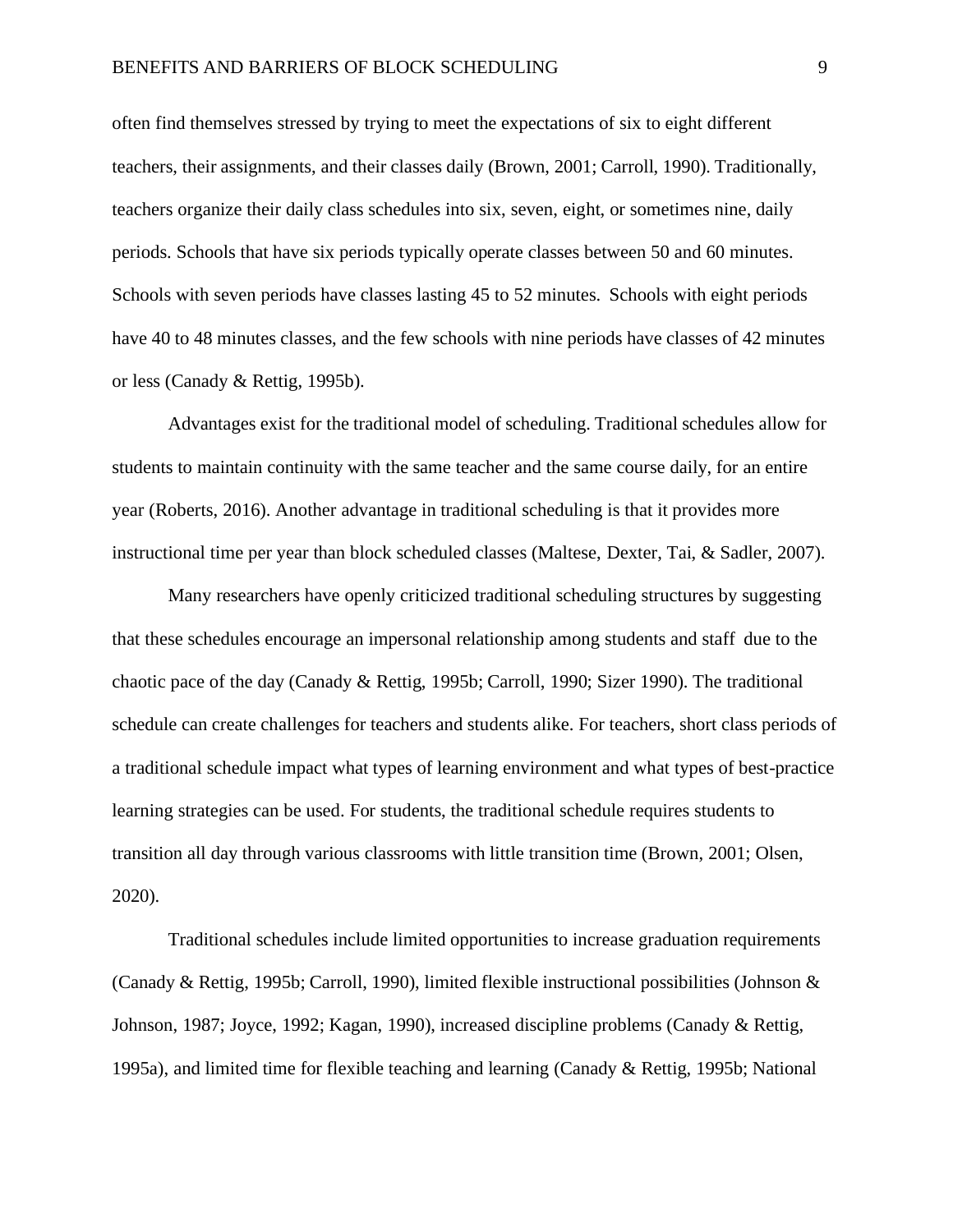Education Commission on Time and Learning, 1994).

#### *Block Schedule*

Block scheduling, a system for scheduling the middle or high-school day, typically replaces a more traditional schedule of six, seven, or eight daily periods with longer class periods that meet fewer times each day and week. A study from the NASSP, National Association of Secondary School Principals, in 1996 recommended that high schools design learning time to encourage students to become more engaged and part of the learning process. They stressed that schools should emphasize that students learn subject content in depth rather than in greater breadth. Longer blocks of time would increase the teachers' ability to use a variety of teaching strategies and thus increase student engagement and ultimately achievement (Hackmann & Valentine, 1998). In an investigation of teachers' perceptions after implementing block scheduling, teachers reported they could cover concepts more in depth, and this made teaching the students more interesting and challenging (Evans, 2002).

The most common of block schedules is the 4X4 semester block. This block varies by semester which means that students would have the same four classes each day for a semester and then switch to a new set of four classes for the second semester (Falk, 2009). In the 4x4 block, students have two core classes and two electives. With the 4x4 block, teachers plan a 90-min period in which students are engaged in deep learning.

Another form of block scheduling is the "Alternative A/B" schedule. In this format, students have 6-8 classes, but these classes are offered on alternate days with 3-4 on one day and 3-4 on the next. This type of scheduling has impacts on middle school students that can be both positive and negative (Hackman, 2002 & Falk, 2009). The advantages of an alternating block is that it promotes an environment where students can focus on fewer content areas and can engage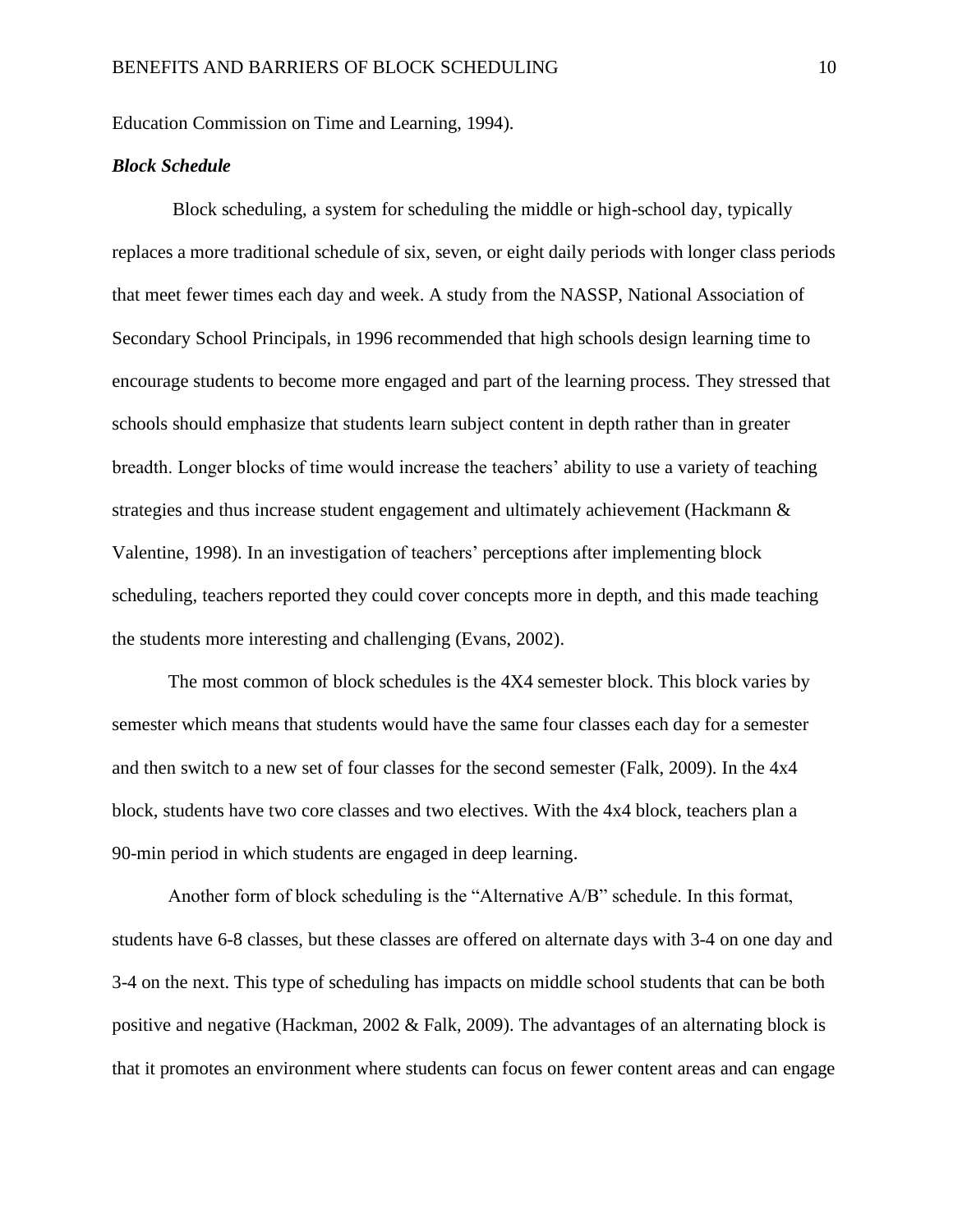in fewer subjects per day (Olsen, 2020). The alternative block is sometimes criticized because teachers spend more time reviewing at the beginning of class rather than jumping into new information due to not seeing the students daily (Falk, 2009).

The third option for block scheduling is the flexible interdisciplinary block which combines classes. For example, language arts and social studies are taught in one block of time or math and science in another. The flexible interdisciplinary block is suggested as the most appropriate model for middle school students (Brown, 2001). Interdisciplinary teaching helps students understand the connections between and among subjects (Canady & Rettig, 1995a). In one study, schools used more teaming activities, common planning time, small teams, and advisory periods. This showed higher levels of student achievement and self-esteem. In a study by Brown (2001), interviews conducted with ten middle school teachers using block scheduling revealed that teachers used a more diverse group of instructional methods under the arrangement, better enabling them to meet their students' varied learning preferences and styles. Teachers also reported that the block schedule led them to teach subjects in much greater depth. In addition, teachers using the block schedule designed classroom activities that encouraged students to use critical and creative thinking and to work collaboratively with their peers (Daniel, 2007).

The flexible interdisciplinary block allows students to create connections with their peers and teachers through thoughtfully planned out lessons and hands-on interactions during periods that would typically be lectures (Olsen, 2020). In the interdisciplinary schedule, teams of teachers are provided with large blocks of time that they may arrange into any configuration each day based on the type of interdisciplinary planning and learning, in which students are engaged (Brown, 2001). This scheduling system allows for students to appropriately transition from a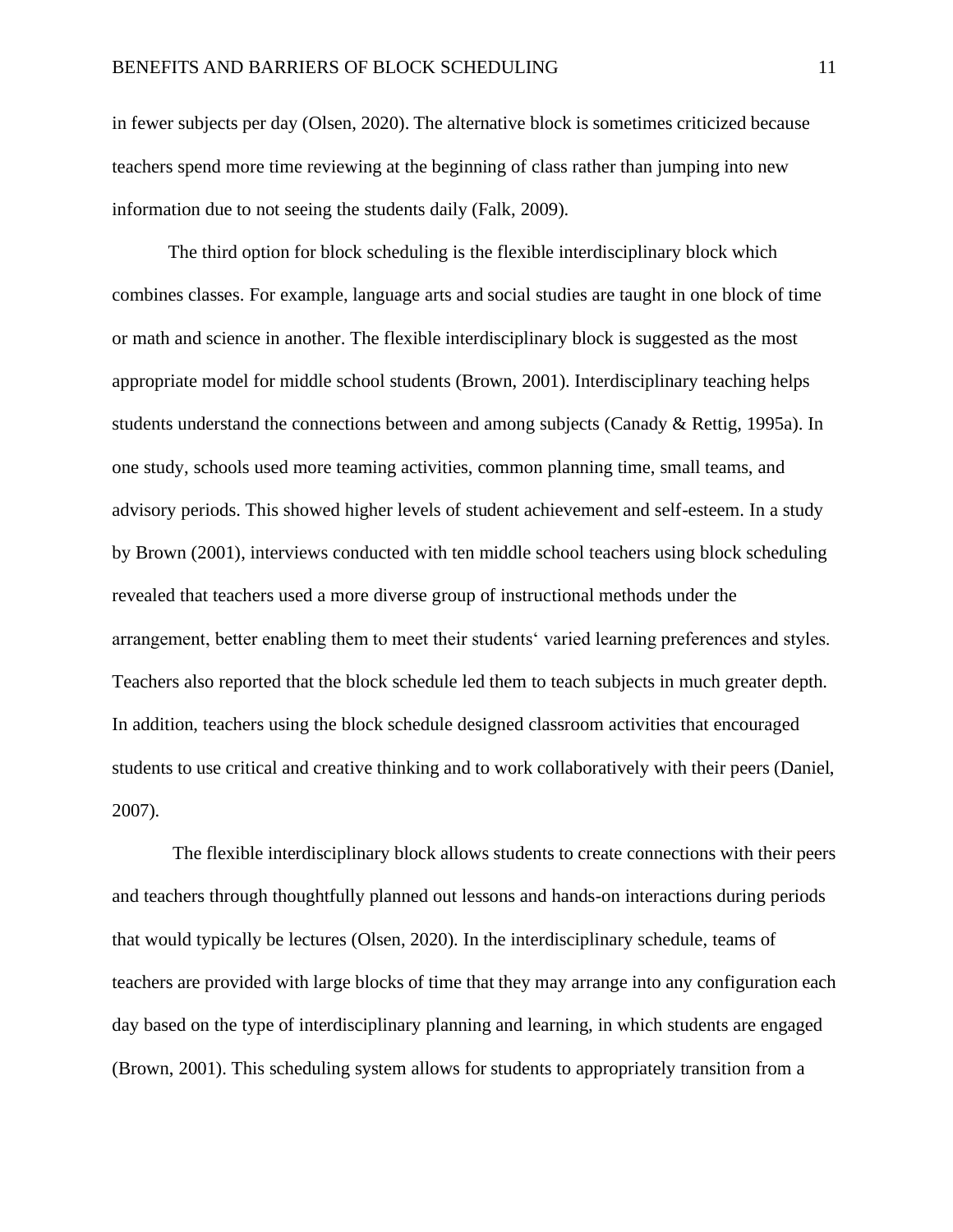single classroom setting to a multiple period classroom setting, and this allows students to have the opportunity to have stability and transition time (Olsen, 2020).

## **Benefits and Barriers of Block Scheduling**

#### *Benefits*

There are many benefits to block scheduling as it relates to teaching practices. Block scheduling, at the middle school level, will potentially increase inquiry opportunities, hands-on instruction, and time spent on in-depth study and understanding in the classroom. (Kaya & Aksu, 2000). Students in a block schedule have increased opportunities to reflect and review, and teachers can assess students' learning by questioning in a way that requires higher order thinking and problem-solving skills (Canady & Rettig, 1997). The extended class time allows teachers to become facilitators and gives them the time to bring students together at the end and have them reflect on the learning of the day. This is a feature that is often left out of lessons due to the lack of class time. (Peterson et al., 2000).

Another benefit of block scheduling is the positive impact on classroom climate. Research studies show that when changing from a traditional schedule to a block schedule, the emotional climate of the classroom seems to improve, for both students and teachers (Spellman & Oliver, 2001). The Huntington Beach study by Staunton (1997) reported that teachers and students were more relaxed on block days, partly due to the extra time given in each class and during breaks. In terms of school management, a reduction in disruptions, interruptions, and delays were all witnessed; however, the issues of decreasing classroom interruptions and less wasted time under the block scheduling were not strongly supported (Staunton, 1997). Queen and Gaskey, (1997) reported that the schools utilizing a block schedule stated the following:

1. Reduction in absenteeism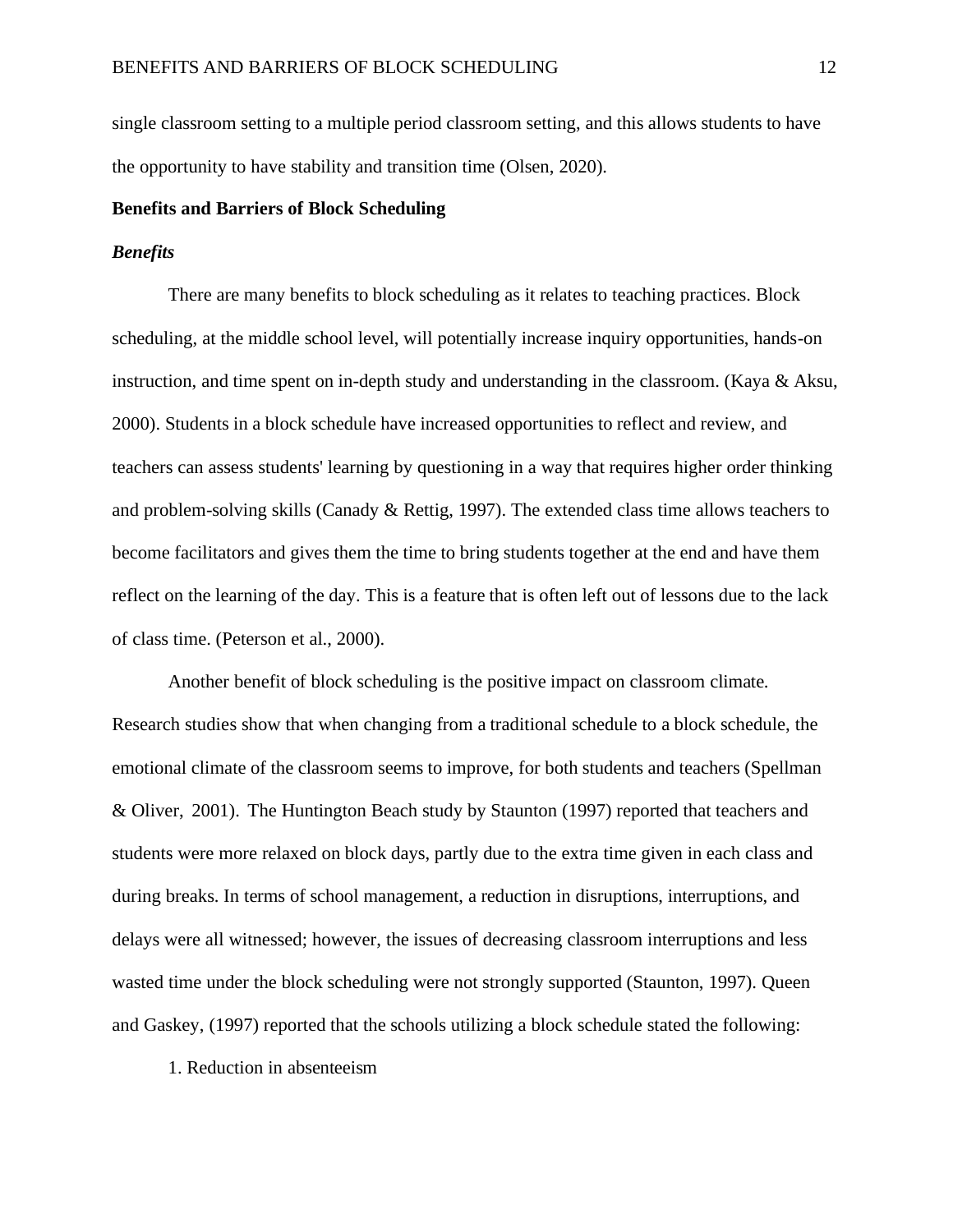2. Lower incidents of violence

- 3. Decline in the number of discipline problems
- 4. Varied instructional methods

When block scheduling is used teachers also spend less time preparing the students for class and less time doing the administrative tasks. There is a decrease in required workload for the student and teacher, allowing the student more time to learn and the teacher more prep time, grading time, and more one-on-one interaction per student (Dorwin, 2009).

A final benefit of block scheduling is that students and teachers have more time to focus on one thing at a time and go deeper into the learning. The block schedule provides opportunities of more meaningful learning experiences with less stress on the students and those who need more individualized help (Dorwin, 2009; Kaya & Aksu, 2016; Roberts, 2016). Overall, the expanded class time typically results in a larger number of students having more positive attitudes about their relationships with teachers and their academic journey (Hackman  $\&$ Valentine, 1998).

While block scheduling clearly provides multiple benefits for middle school learners, it also benefits their teachers. Teachers can implement a variety of instructional approaches (Gullat, 2006) which allow students to problem solve, reflect and collaborate with their peers and is critical to their cognitive development (Williams, 2011). In addition to improving their classroom instruction, block scheduling also allows teachers to improve their assessment practices. These improved assessment practices promote greater student understanding and allow teachers to be facilitators who encourage students to be self-reflectors (Brown, 2001). The extended class time allows teachers and students to gather at the end of the class period and reflect on the learning of the day. Block scheduling invites depth in learning, inquiry-based and student-based learning (Brown, 2001; Hackman & Valentine, 1998; Markham, 2008). In a study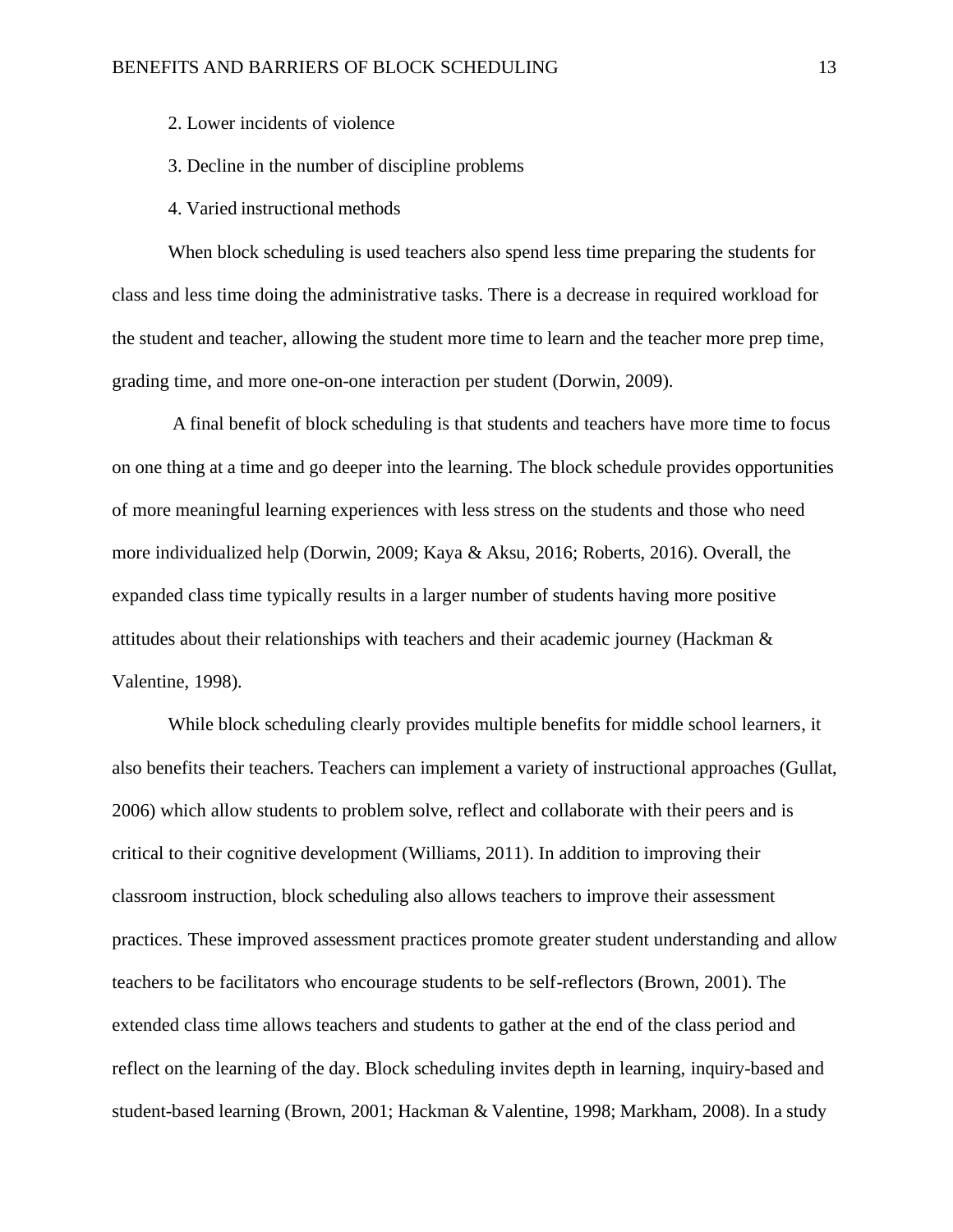by Benton-Kupper (1999) which engaged in a qualitative data collection process including classroom observations, collection of documents, and interviews, two themes emerged: an increase in a variety of instructional strategies and depth of content taught.

Block scheduling further benefits teachers by providing enough opportunity for common planning time, which allows teachers to dive into a variety of teaching strategies other than lecture. Additionally, teachers have fewer courses and work with fewer students during any semester (Dorwin, 2009). In a study by Queen, Algozzine, and Eaddy (1998), researchers evaluated the implementation of block scheduling at three high schools in Lincoln County, North Carolina and found that teachers were reporting spending 70% of their instructional time engaging students interactively. They used less than 15% of their time managing discipline problems (Williams 2011).

#### *Barriers*

There are barriers or challenges that come with changing a scheduling system from a traditional schedule to a block schedule. The traditional schedules provide consistency, not only in the length of the classes taken each day, but in that students are enrolled in the same classes all year. A traditional schedule allows courses to be taken in consecutive order each school year. A student may finish Spanish I in one school year and enroll in Spanish II for the very next school year. This looks different in a block schedule format where a student may take Spanish I in the fall semester of one school year and not have Spanish II until the spring semester of another school year (Roberts, 2016).

Another potential barrier to switching from traditional scheduling to block scheduling is the challenge of teachers needing to change their teaching methods. This may not seem like a barrier, but a teacher set in a certain pattern of teaching, or a particular teaching style may find it uncomfortable to change. Certain commonly used teaching methods like lectures cannot be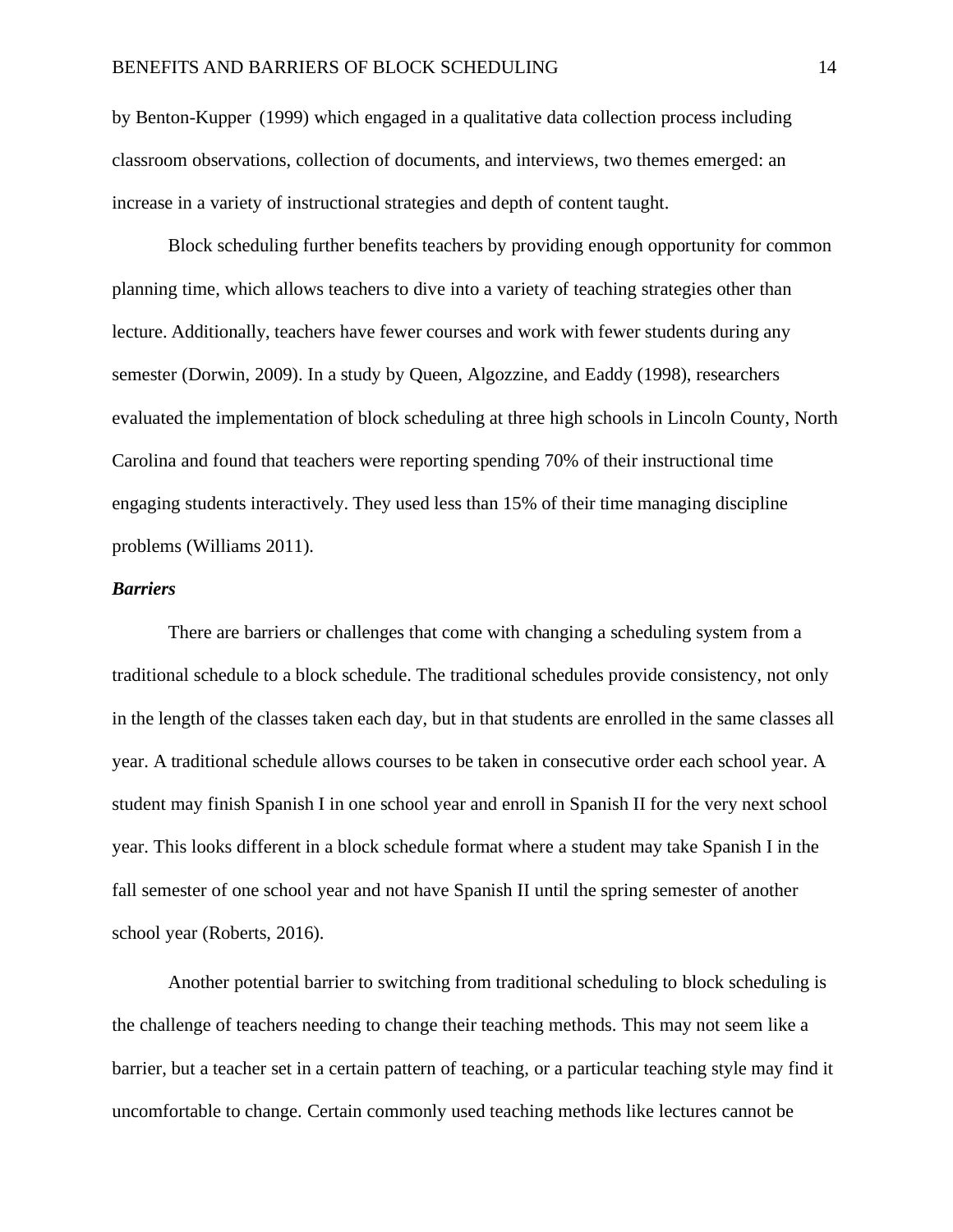utilized in the same way in a block schedule to engage students for the full block. To be equipped to teach well in the block schedule, teachers need additional professional development to understand how to teach in a block schedule (Gullatt, 2006). Without a variety of teaching strategies, block scheduling will be ineffective (Markham, 2008).

Finally, a potential barrier of block scheduling for students is accounting for short attention spans of students leading to concentration difficulty (Kaya & Aksu, 2016). Escambia School District in Brewton, Alabama returned to the traditional schedule after spending six years within the block schedule. One of the issues that the school experienced with block scheduling included teachers not being able to teach for 93 minutes, which resulted in assigning more busy work. Another issue was that students were losing focus during the block due to their short attention spans (Kenney, 2003).

#### **Factors To Be Considered for Block Schedule Training**

Among the factors to be considered for successful implementation of block scheduling, appropriate comprehensive professional development is needed to aid teachers in developing teaching practice that matches the challenges of longer class periods. Hackmann and Valentine (1998) most clearly stated the six scheduling factors for middle school as:

- 1. The schedule should support interdisciplinary team organization.
- 2. The schedule should support an appropriate curriculum.
- 3. The schedule should support quality instruction in the disciplines through the expanded and flexible uses of time.
- 4. The schedule should promote student development and supportive relationships.
- 5. The schedule should promote quality teacher collaboration.
- 6. The schedule should promote teacher empowerment.

Thus, professional development is needed so that middle school teachers are prepared to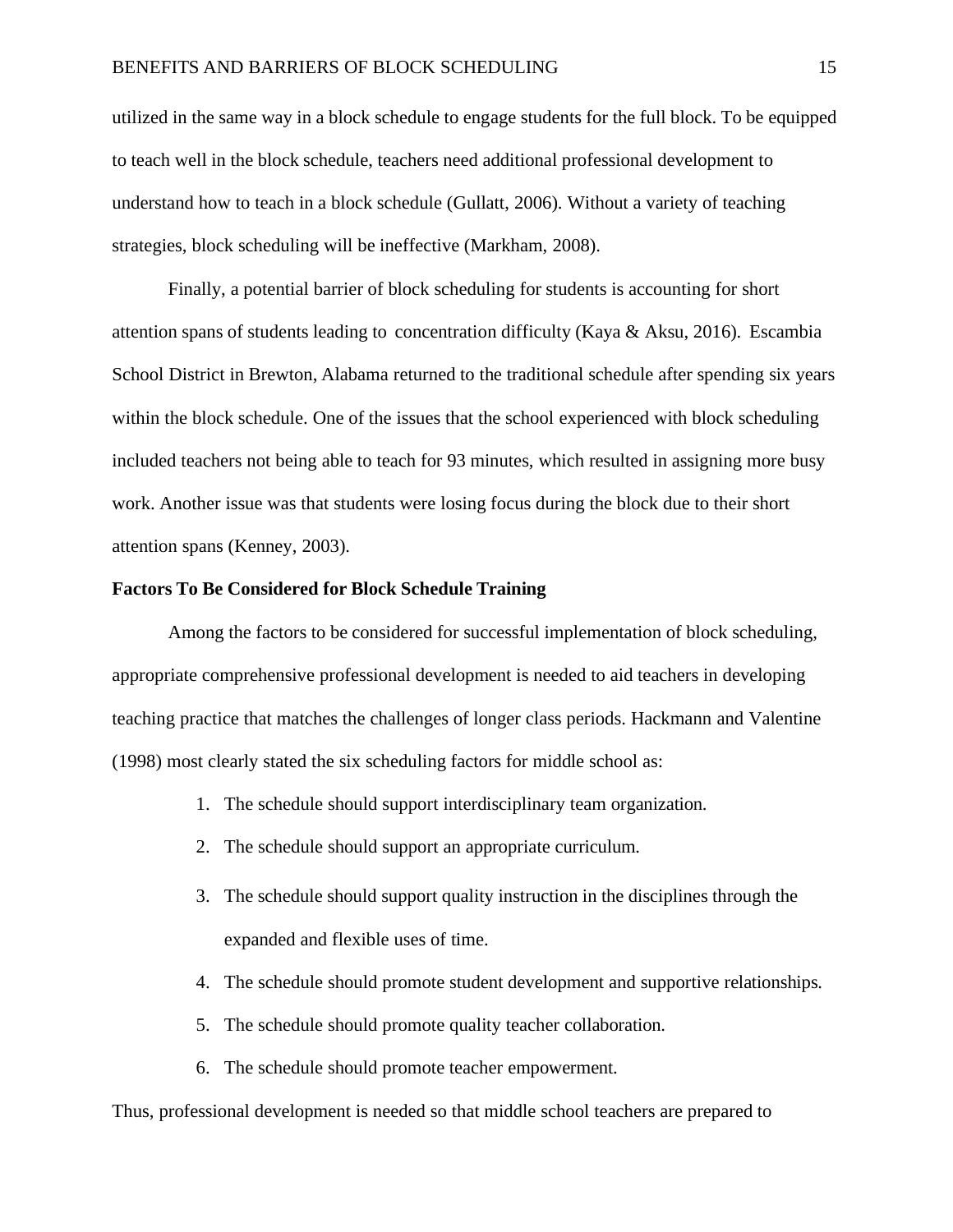facilitate this type of learning environment. Team planning among teachers is an important step to ensure that block scheduling works for middle school students (Olsen, 2020). These results mirror the research conducted by both Raines (2010) and Allen (2009), who found that teachers required more time planning on a block schedule, required a higher degree of professional development and required skills to account for students who struggled with the extra class time. (Allen, 2009).

In looking at the factors related to teaching collaboration and using interdisciplinary teams, there are different ways to implement the block. Some examples include: The Classic, The Workshop, The Lab, The Performance, and The Variety Pack. The classic has an anticipatory set, direct instruction, application, and assessment. The Workshop has the majority of time spent working on their own projects with a mini lesson to start. This also allows for a lot of conference time with teachers and students. The Lab has one big focus activity that takes up most of the class period. There will be some sort of introduction, and the end of class has a reflection time or wrap up activity. At least an hour is set aside to the activity which is designed to be engaging. The Performance could be student speeches, film festivals, gallery projects or skits. Finally, The Variety Pack gives students a fast-paced mixture of activities, some that may review previous learned content, some introduce new content and some drill and practice. These can be handled in a rotation model or student led centers (Gonzales, 2021).

#### **Conclusion**

The effects of block scheduling versus traditional period scheduling on the academic achievement of middle school students is still a subject with much to be explored (Olsen, 2020). An important factor for successful change in schools is the perceptions for people who must live with the change and work within the new structure. Changes in teachers' instructional behaviors are critical and have the power to improve student learning, academic success, and overall teacher effectiveness (Brown, 2001).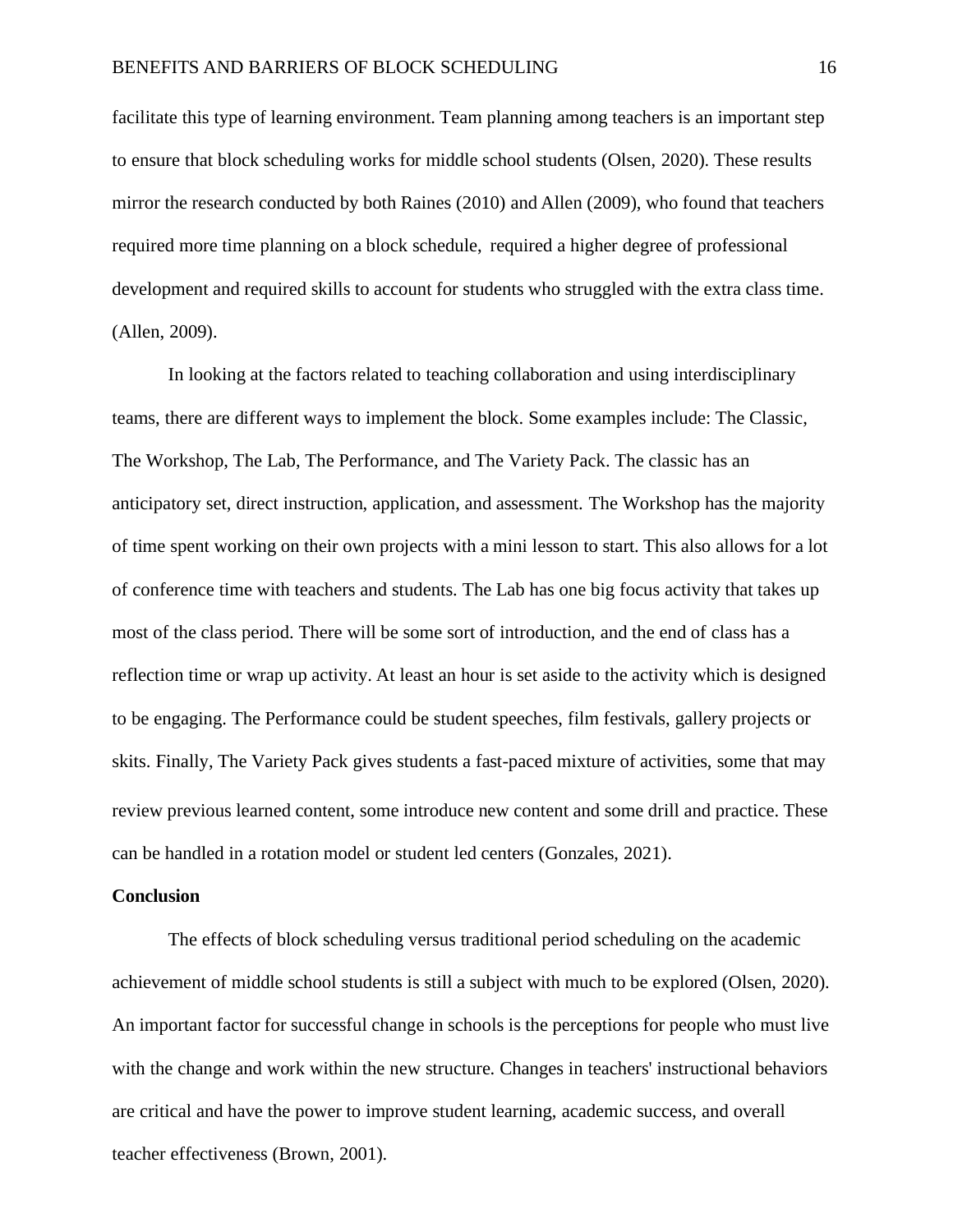Empowering teachers may accelerate the restructuring process needed in our schools and lead to positive and lasting changes in the classroom (DiRocco,1998). The block schedule promotes teacher empowerment and collaboration in planning (Hackman & Valentine, 1998). This model allows teachers to be flexible and creative in their curricular design and implementation (Brown, 2001). Teachers truly do care about the academic achievement of their students and the benefits of block scheduling outweigh the barriers. Evidence exists that by implementing a block schedule, teachers improve instruction in ways that promote greater student understanding and begin to address the cognitive and social needs of young adolescents (Brown, 2001).

#### **Methods**

#### <span id="page-18-0"></span>**Participants**

Middle school and high school teachers from four schools who have implemented block scheduling were invited to participate in the study. Of the potential 98 teachers, 56 participated. Twenty-four of the teachers who participated in the study were males (42.9%) and 32 were female (57.1%). The teaching experience of participants ranged from five months to 18 years within the block schedule. Of the 56 participants, 33 teach in a modified block (58.9%), ten teach in a 6 Period A/B Block (17.9%), eight teach in a 7 Period A/B Block (14.3%), five teach in an 8 Period A/B Block (8.9%), and no teachers teach in the 4x4 Block.

#### **Materials**

Teachers' perceptions of benefits and barriers of block scheduling were collected by the survey (See Appendix A). The survey included key demographic details, a series of Likert scale questions based on the effectiveness of teacher instruction and student learning within a block schedule and open-ended questions for teachers to describe the benefits and barriers of block scheduling as well as faith formation with deeper learning within their school.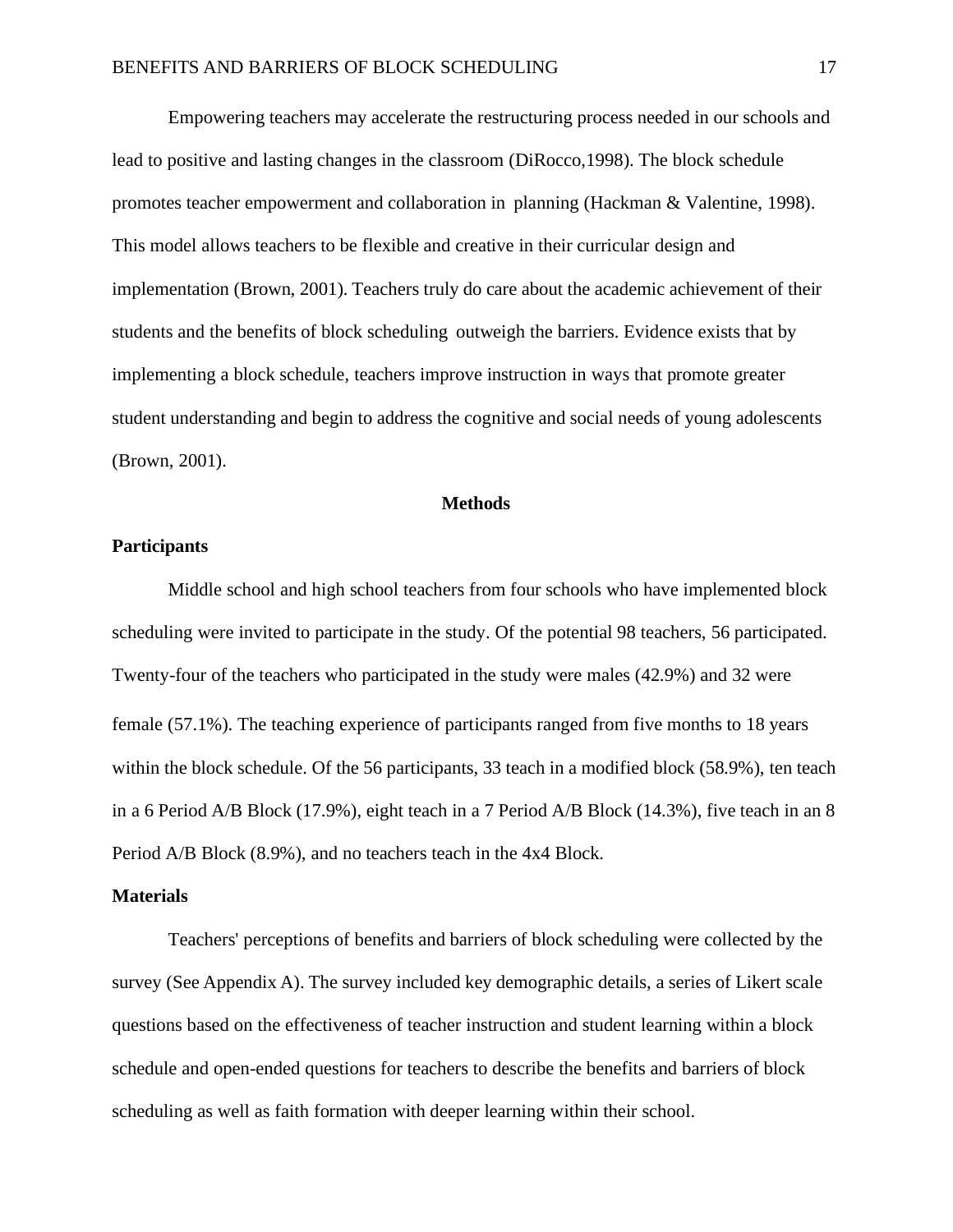#### **Procedure**

To conduct the study, a survey related to the benefits and barriers of block scheduling was developed and was administered via Google Form and sent by email to school administrators and middle and high school teachers who currently use a block schedule. The responses were monitored, and participants were given a week to respond. If respondents did not respond to the initial survey, a reminder was sent. After the survey responses were received, the responses were reviewed. A collection of their open-ended responses was also taken through the Google Form and collected in Google Sheets. All open-ended responses were then coded by content analysis to identify relevant themes of academic understanding and teaching methods as well as school culture and climate.

#### **Results**

<span id="page-19-0"></span>The purpose of this study was to describe the perceived benefits and barriers block scheduling in a middle school setting and how it impacts teaching practices. These three questions framed the study.

- 1. What do teachers perceive to be the benefits of block scheduling as it relates to their teaching practices and student learning?
- 2. What do teachers perceive to be the barriers of block scheduling as it relates to their teaching practices?
- 3. Do teachers perceive block scheduling as being more beneficial than traditional scheduling for student learning?

#### **Quantitative Results**

This study's survey, (see Appendix A), included an overarching general question and two additional sets of questions examining: Academic Understanding and Methods, and School Culture and Climate. Tables 1-3 summarize the mean results for each of the datasets.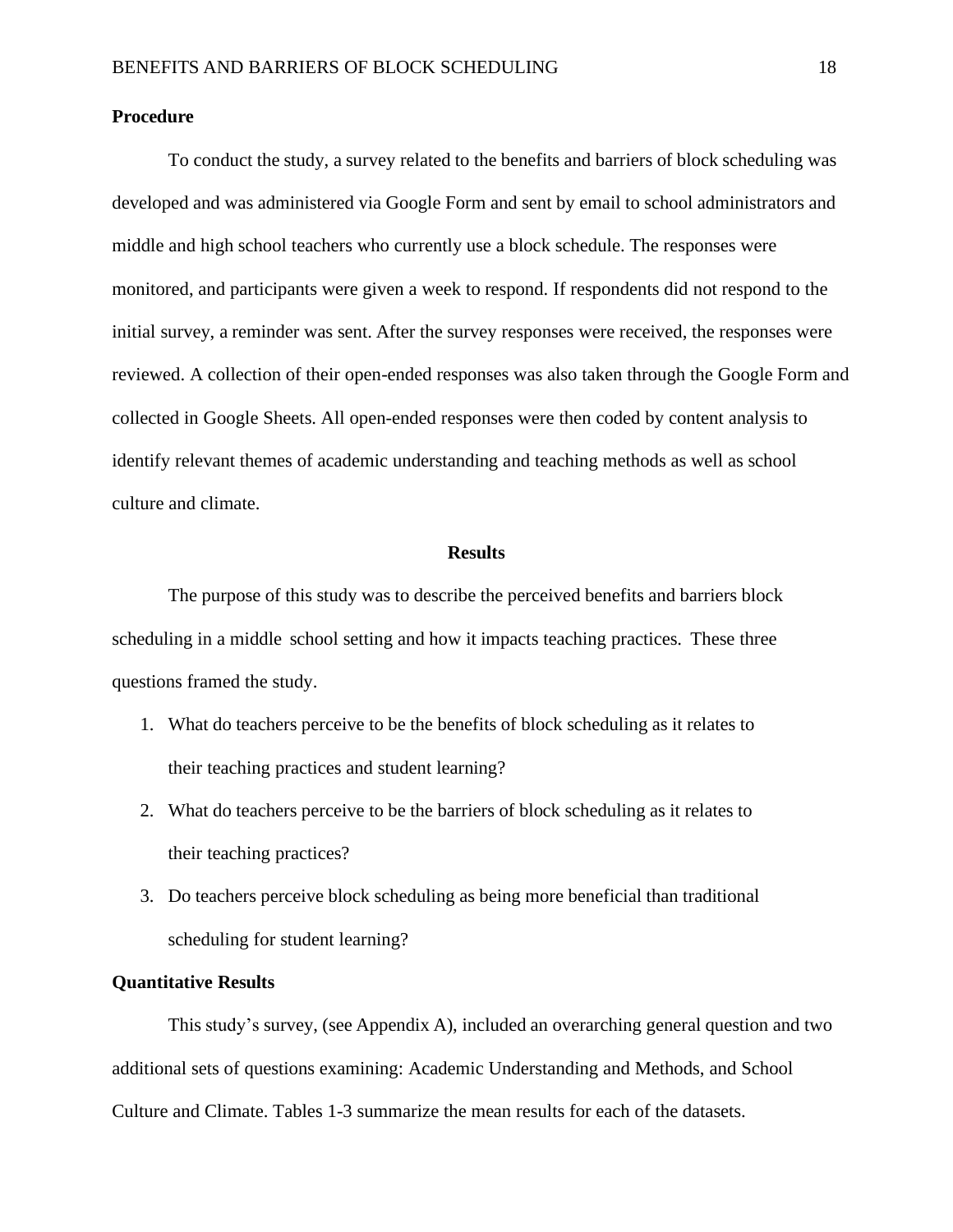## **Table 1**

*Mean and Standard Deviation Response per Likert- Scale Question Block Scheduling vs* 

*Traditional Scheduling.*

| <b>Block versus Traditional</b><br>Likert Scale from 1 (Strongly Disagree) to 5 (strongly agree) | Mean | <b>SD</b> |
|--------------------------------------------------------------------------------------------------|------|-----------|
| Block scheduling is more beneficial than traditional scheduling.                                 | 3.63 | 0.98      |

In addressing the overarching question, teachers reported a mean of 3.63 out of 5.00 that block scheduling is more beneficial than traditional scheduling (see Table 1). In the Likert Scale responses from the survey, 26.8% of the participants voted in the "neutral" category, 58.9% of the participants agreed or strongly agreed that block scheduling was more beneficial than traditional, and 14.3% disagreed or strongly disagreed with that statement. With the higher mean and standard deviation of 0.98, the variation between the responses were relatively high (See Table 1).

## **Table 2**

*Mean and Standard Deviation Response per Likert- Scale Questions for Academic* 

*Understanding and Methods.*

| Academic Understanding and Methods<br>Likert Scale from 1 (Strongly Disagree) to 5 (strongly agree) | Mean | <b>SD</b> |
|-----------------------------------------------------------------------------------------------------|------|-----------|
| Students understand the material better because of the increased time.                              | 3.43 | 0.95      |
| Block scheduling leads to greater student academic success.                                         | 3.50 | 0.89      |
| Block scheduling increases non-lecture teaching strategies in our<br>classrooms.                    | 3.96 | 0.89      |
| I am able to increase student comprehension by using a variety of<br>teaching methods.              | 3.91 | 0.77      |
| Block scheduling provides more academic options for our students.                                   | 3.71 | O 99      |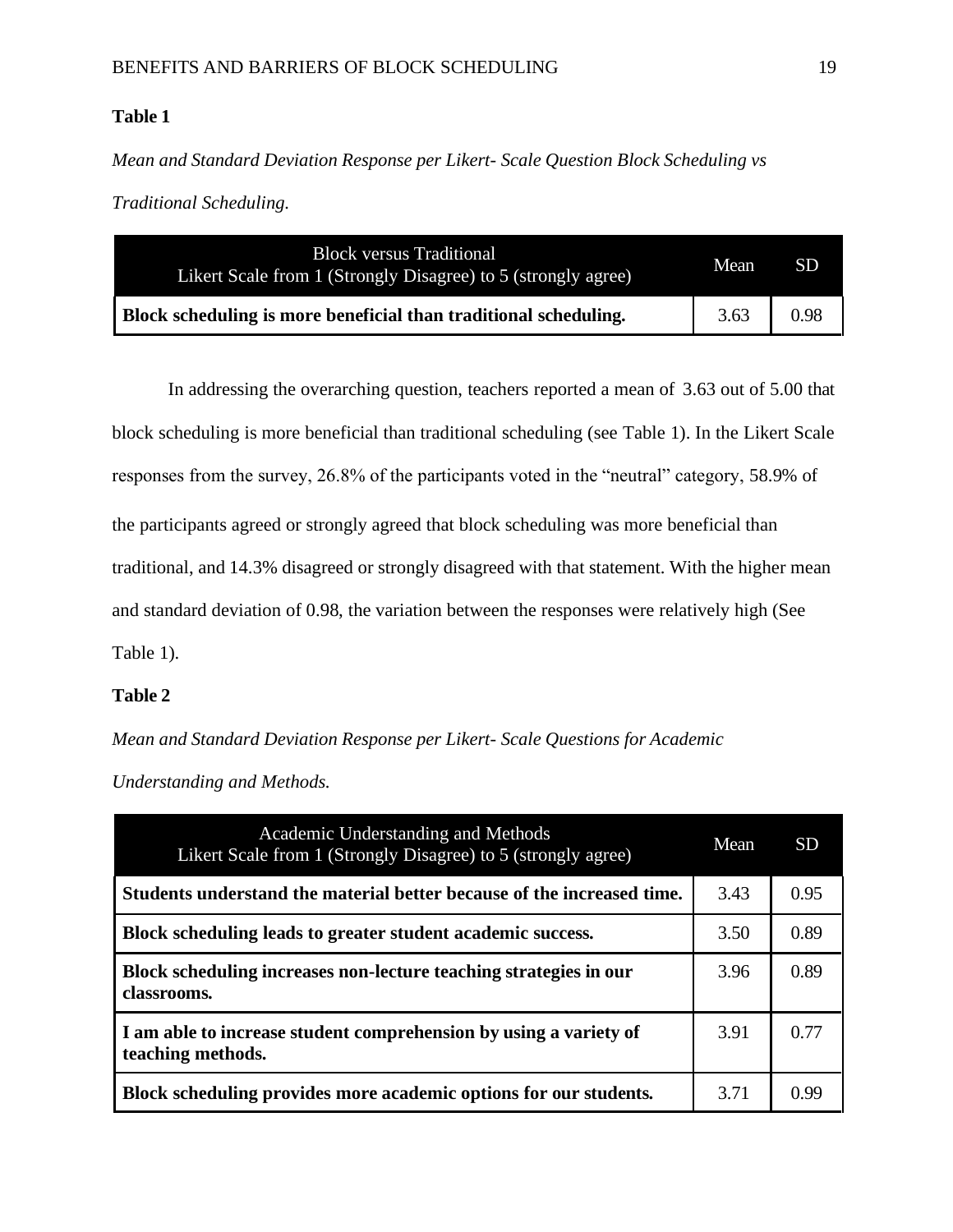Teachers reported that students' comprehension was increased by using a variety of teaching methods at 3.91 out of 5.00 and this statement had the lowest standard deviation of 0.77 which implies that the responses had a lower variation and were closer together. In this response to the survey, 78.5% of teachers agreed or strongly agreed with this statement. In other words, from an academic understanding point of view, the idea of teachers using a variety of teaching strategies within the block schedule is something teachers highly agree upon for a block period to be successful. Teachers reported that block scheduling increased their nonlecture teaching strategies at 3.96 out of 5.00 (see Table 2). This ties to the statement nonlecture teaching strategies as well. Both statements received the highest mean scores and the lowest standard deviation scores which implied many participants agreed with the survey statements. The areas that teachers reported higher on the Likert scale all related to using different teaching methods and strategies within the classroom. The understanding in the classroom came from the use of strategies, not necessarily because of more time within the classroom.

The lowest category amongst the teachers related to content understanding. Teachers reported at 3.43 out of 5.00 that students understand the material better because of increased time, but this also had one of the highest standard deviations  $(SD = 0.95)$  meaning that there was more variation within the responses of the participants (See Table 2). Close to half of the participants (48.2%) selected a neutral response on the survey related to this statement. The other area with the lowest mean and high standard deviation was related to the statement that block scheduling leads to greater academic success. Teachers reported at 3.50 out of 5.00 and had a standard deviation of 0.89 meaning there was higher variation in their answers. Thirty-two percent of the teachers responded with a "neutral" response allowing for that low mean and high variation within their responses.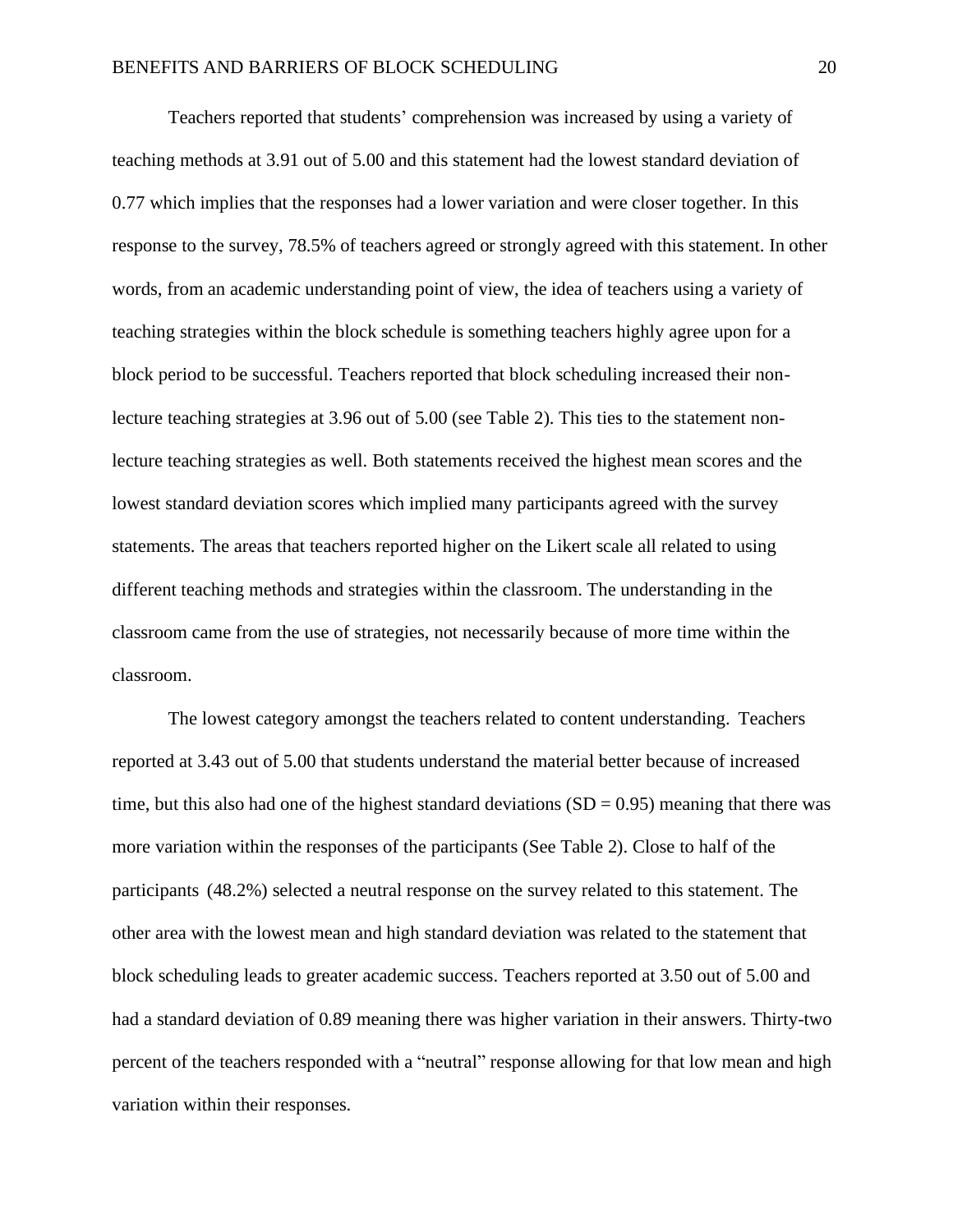As illustrated in Table 2, greater academic understanding comes from the non-lecture

teaching strategies used, and using a variety of strategies within the block. The greater academic

understanding does not come from the extended time in the classroom, but in how the classroom

time is set up.

# **Table 3**

*Mean and Standard Deviation response per Likert- Scale questions for School Culture and* 

*Climate.*

| <b>School Culture and Climate</b><br>Likert Scale from 1 (Strongly Disagree) to 5 (strongly agree)       | Mean | SD <sub>1</sub> |
|----------------------------------------------------------------------------------------------------------|------|-----------------|
| Block scheduling encourages an increased positive student-teacher<br>relationship.                       | 3.75 | 0.92            |
| Block scheduling allows for more faith formation opportunities and<br>deeper learning with the students. | 3.80 | 0.77            |
| Seeing fewer students in a block schedule creates a less stressful day.                                  | 3.88 | 1.05            |
| Reduced passing times has contributed to a more positive school<br>climate.                              | 3.39 | 0.93            |
| Block scheduling reduces disciplinary problems at our school.                                            | 2.86 | 0.92            |

Based on the data gathered, teachers indicated that seeing fewer students in a block creates a less stressful day, it encourages positive student- teacher relationships and more faith formation and deeper learning opportunities with students; the mean of all three statements reporting this was 3.81 out of 5.00. The statement that block scheduling allows for more faith formation opportunities and deeper learning had a mean of 3.80 and the lowest standard deviation of 0.77. There was a low variation in the spread of that data. There were 69.6% of the participants that agreed or strongly agreed with this idea. Teachers reported with a mean of 3.88 out of 5.00 that seeing fewer students in a block schedule creates a less stressful day. Only 14.3% of the teachers disagreed with that statement and 73.2% of teachers agreed that the stress levels of the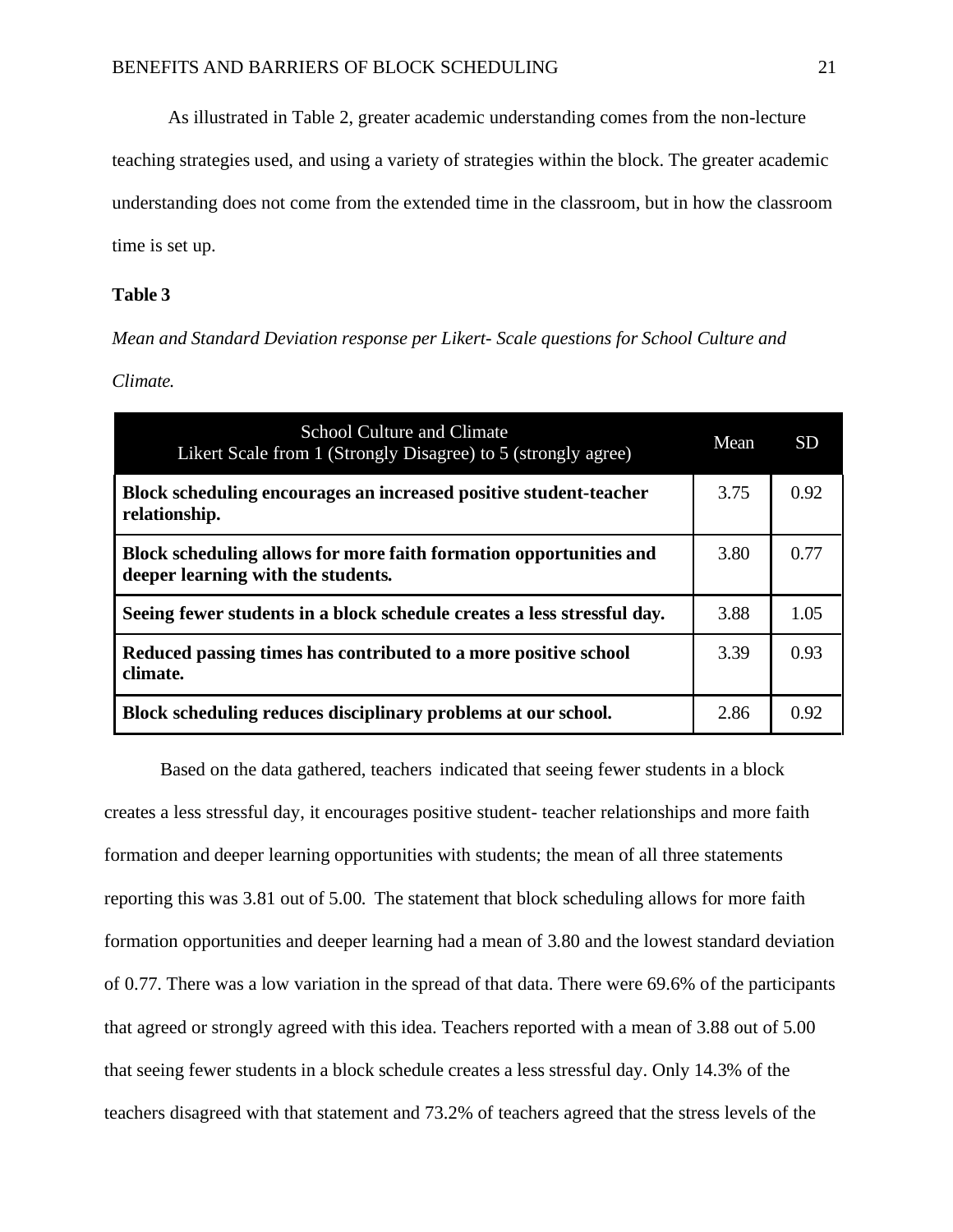day were lower due to the block schedule. The variation in responses was the highest on this statement with a standard deviation of 1.05. Further, the teachers reported at 2.86 out of 5.00 and with a standard deviation of 0.92 that block scheduling reduces disciplinary problems (see Table 3). This was the lowest category amongst all statements answered as 28.6% of the teachers disagreed or strongly disagreed with this statement. Based on this data, block scheduling does not necessarily reduce the disciplinary problems that happen within the school day.

#### **Qualitative Results**

Data from the 56 respondents were subjected to analysis. In the first reading, key themes were identified. During the second reading, a more detailed selective coding of specific subthemes followed by using content analysis to identify themes. A record was kept during the second reading and relevant categories were identified.

Two key themes were identified during the coding process by content analysis for the benefits of block scheduling. The first theme for benefits is depth of knowledge and understanding. The second theme was school culture which looked at climate and relationships. Three key themes were identified for barriers of block scheduling. The first theme was focus and attention spans, the second theme was content coverage and the final theme identified was time.

# **Benefit Themes**

#### *Depth of Knowledge and Understanding*

Several participants described depth of knowledge and understanding as a benefit to block scheduling. Forty-six of the 56 participants emphasized this. Participant 3 described it this way:

There are greater opportunities for small group teaching, differentiation, remediation/enrichment within the class time. Additionally, more time can be given to helping students while they work and provide immediate feedback. As a science teacher,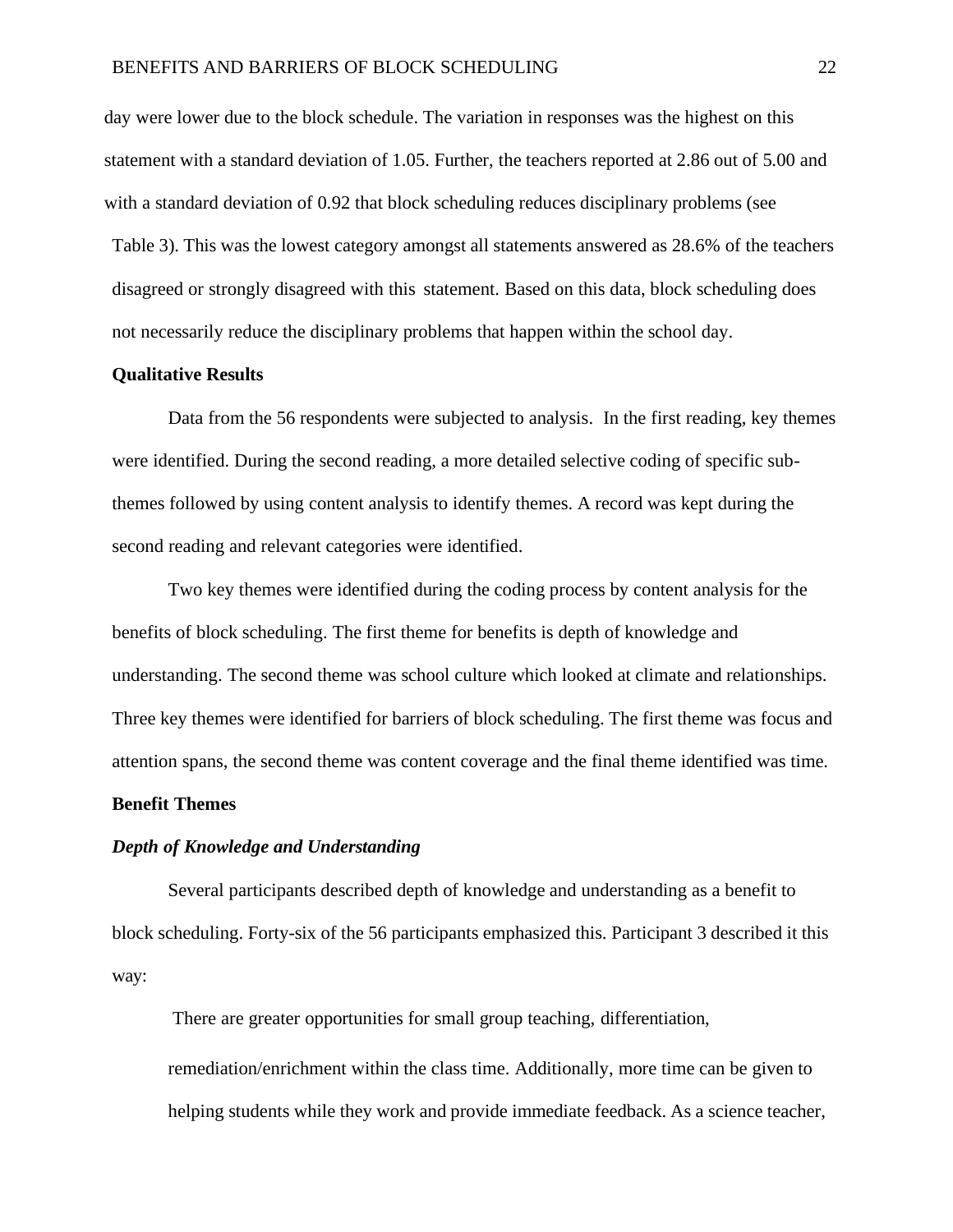block scheduling was immensely helpful in conducting labs. (Personal Communication, January 25, 2022)

Many of the participants shared an appreciation for the flexibility that the block allows. Participant 34 noted, "I love having longer classes where I can get deeper into the material, design more interactive and detailed assignments, and give students more time to work in school to reduce their homework load" (Personal Communication, January 27, 2022). Within this same category, 13 responses noted the relationship between deeper learning and faith formation. Participant 25 shared that, "Longer periods allow me to deepen my content and allow for students to work and therefore understand the content better, and we can slow down the pace of learning and address students' questions more deeply during class time" (Personal Communication, January 26, 2022).

Out of the 46 responses, 14 responses noted the ability to use a variety of teaching strategies, allowing for more reflection, and having the time to differentiate for students as well as provide enrichment strategies. Participant 14 explained that there is more time to reteach and meet with students individually, have small group remediation, or go over make-up material (Personal Communication, January 25, 2022).

### *School Culture*

The second dominant theme in teacher perceptions of benefits was the positive impact block scheduling has on school climate. Participants noted that there was less stress and a more relaxed environment. One participant said, "There is so much less stress throughout the week! When our school used to have an 8-period day, it was so chaotic and seemed pointless. The full block is the way to go" (Participant 34, Personal Communication, January 27, 2022). While another said, "The learning environment is so relaxed where students can ask questions and deepen learning through projects and extra time with teachers" (Participant 25, Personal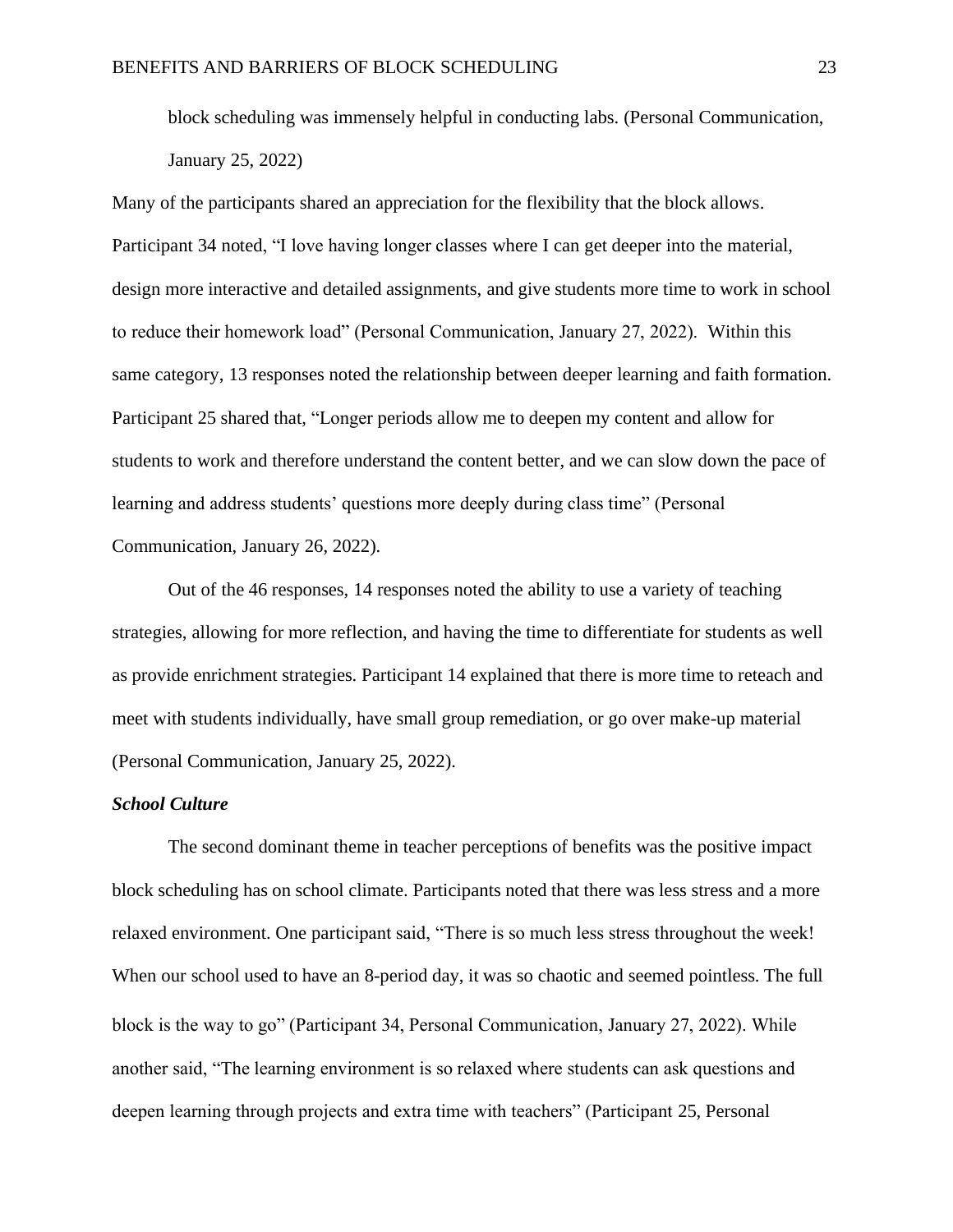Communication, February 2, 2022). Several participants noted that the block allowed a slower pace and block days felt less frantic. Participant 45 stated:

As a program director for our Immersion program, the block scheduling has made community involvement, taking college courses, project-based classes and internship opportunities much easier. I have also seen a decrease in student stress, having fewer classes a day means fewer assignments or homework on a given day. (Personal Communication, January 28, 2022).

Five participants also noted the block schedule allowed for fewer transitions throughout the day which created a calmer atmosphere in the school. Participant 56 said, "fewer transitions for our middle school students has lessened their anxiety and load and having longer transition periods between classes has also helped" (Personal Communication, February 3, 2022). There was more time to engage in projects, a less frantic pace of the day, and more individual time with students.

Another benefit related to block scheduling noted by respondents was the ability to create deeper relationships with students and the opportunity to dig deeper into content, faith and student relationships. Eleven of the respondents (19.6%) commented on faith formation and building relationships with students. One of the participants commented that "there is more time to develop relationships; for example, there is time at the start of class for informal conversations which allow teachers to get to know students on a personal level. The pace of the class isn't rushed which allows for these rich conversations" (Participant 29, Personal Communication, January 30, 2022).

#### **Barrier Themes**

### *Focus and Attention Spans*

One of the biggest barriers that teachers commented on, in this study, was focus and attention span. Out of the 56 teachers, 19 of them (33.9%) stated that there are definitely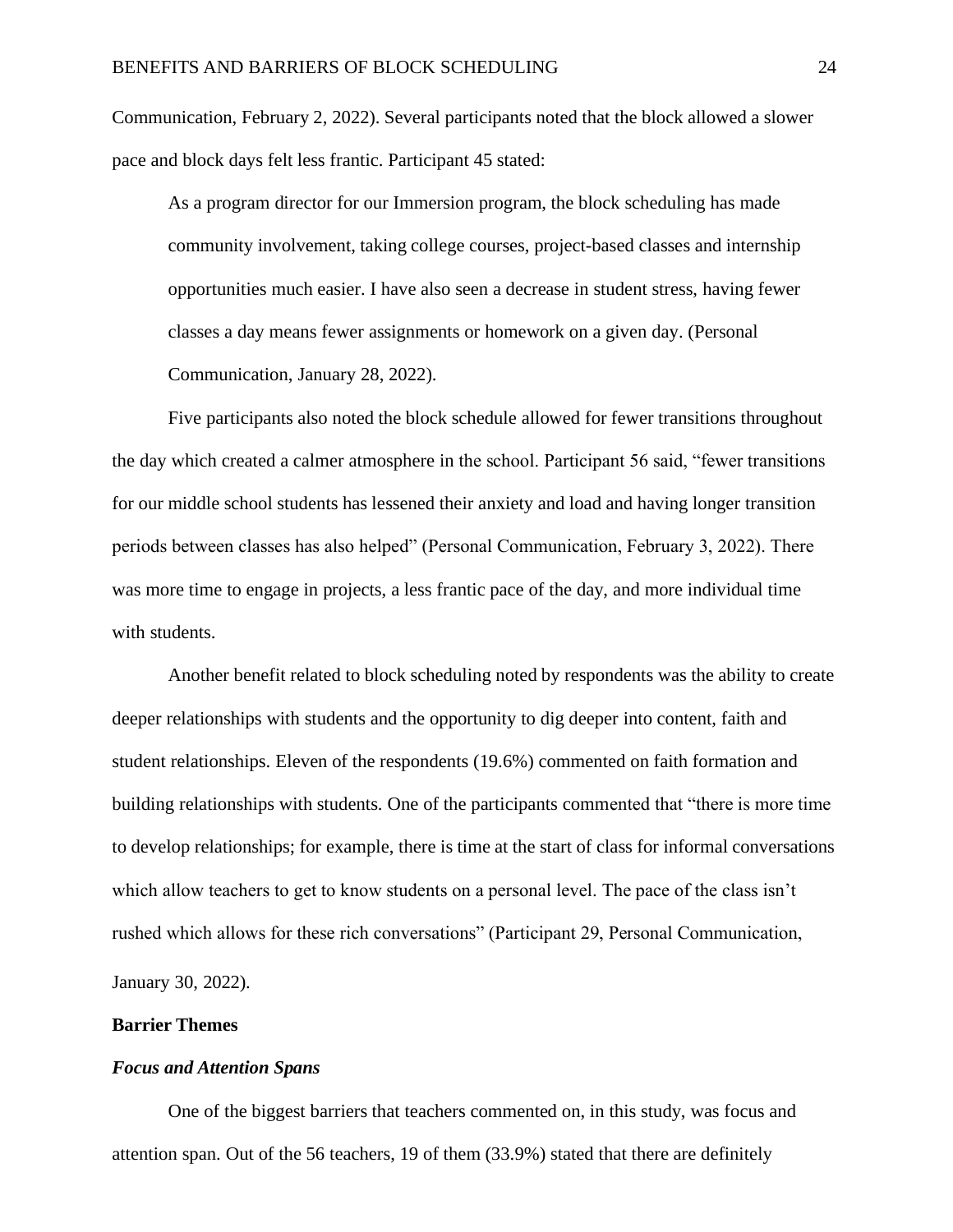struggles with attention span and focus struggles in students. Participant 8 described it like this: For the younger students, it is just too much time in one room, and they go a bit crazy. Teachers have to work extra hard to over prepare for lots of movement and transitions to keep their attention. On a block day, it can feel exhausting by the end; it requires way more work planning and engaging the kids than a normal day. (Personal Communication, January 25, 2022)

One participant stated that, "Students' attention spans are short, so the art of transitions needs to be mastered" (Participant 53, Personal Communication, February 2, 2022). Teachers recommended that breaks be built in otherwise students have trouble focusing the entire time resulting in less content coverage over the course of the year, and that leads into the second barrier of less content being covered over the course of a year. This barrier was especially relevant with the younger ages of middle school students. Even with brain breaks, transitions and many different activities, the block schedule is a long period of time for students.

#### *Content Coverage*

Another barrier of block scheduling that teachers noted 28.5% of the time, was related to content coverage. When planning for a block, a lot of the planning time is dedicated to keeping the attention of the students, planning engaging activities and timed breaks. Some content areas have a lot of standards (math and English/language arts), and teachers found it hard to teach all of the content. Participant 20 is a math teacher and shared the following:

I see students less often. Student retention has been an issue. Student attention in math class is difficult to sustain over 85 minutes, especially with younger students (9th/10th graders). Therefore, we take a brain break somewhere between 45-55 minutes into every class period. It can be challenging to cover the same amount of material over the course of a year with block scheduling. Some lessons are more challenging to combine. In general, teachers want to go back to two block days a week rather than four to improve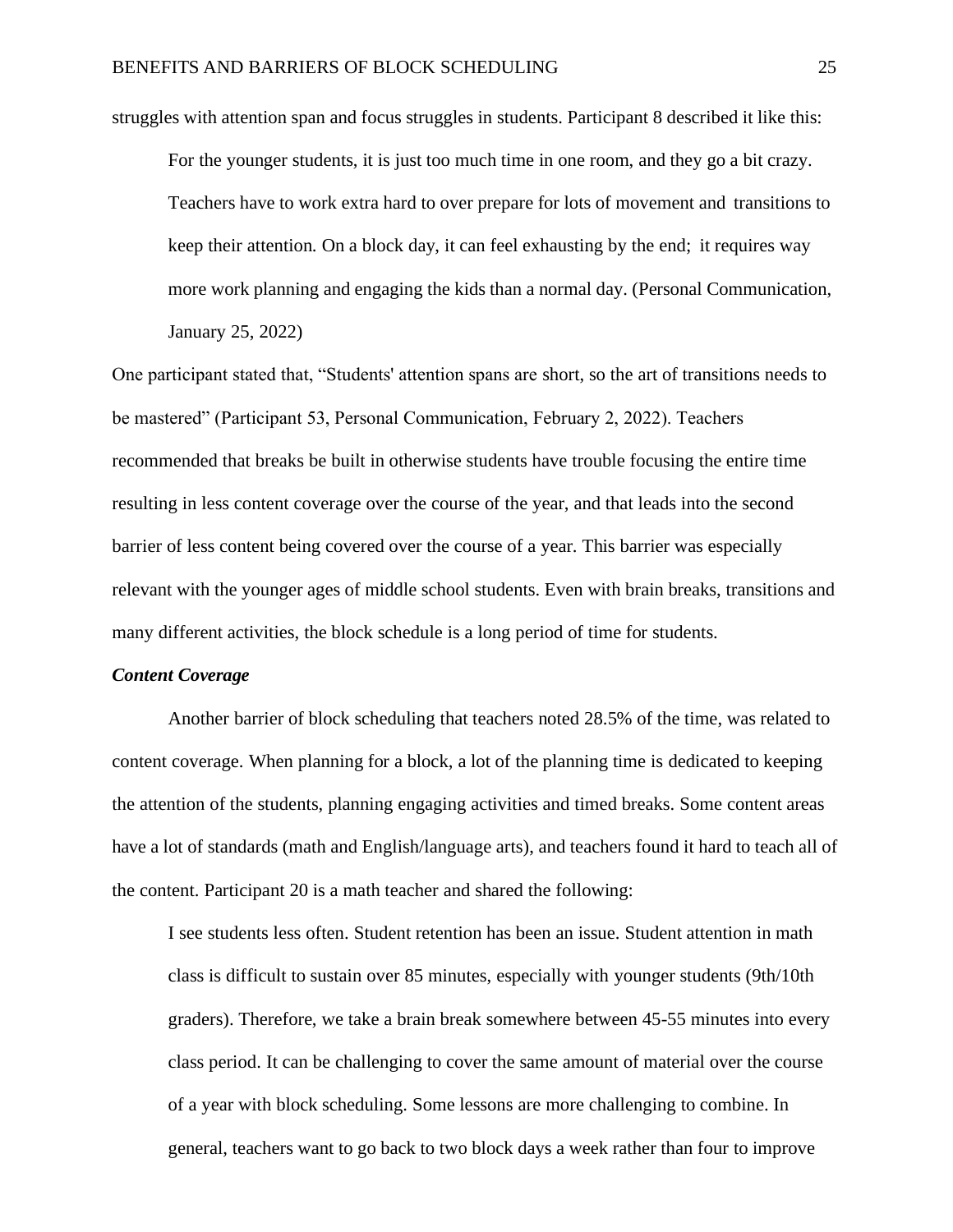student learning. (Personal Communication, January 25, 2022).

Several teachers expressed this concern about content coverage and how much content students could process within a block period. Participant 26 noted:

With fewer touchpoints during the week, unplanned interruptions (snow days), schedule changes, and necessary built-in breaks within the block period, teachers have to learn how to chunk standard, cut out content that isn't necessarily needed and master transitions to have the most effective use of time. (Personal Communication, January 27, 2022).

#### *Time*

One of the biggest differences with block scheduling from traditional scheduling was there are fewer touchpoints with students and fewer touchpoints with teachers. With block scheduling, significantly more time is needed to get to know students as well as to set up classroom norms. The relationships end up being deeper relationships, but seeing students less frequently creates a challenge of getting to know students quickly.

Of the 18 responses related to time, 36.8% of teachers shared that breaks and transitions needed to be effective when moving from one activity to another. One teacher said, "I see teachers use the block ineffectively, and I have had days where I use it ineffectively, as well. Typically, this occurs with not using many transitions, effective brain breaks, and being cognizant of student attention spans" (Participant 38, Personal Communication, January 28, 2022). Teachers need to switch up the teaching style as students' brains tend to "overheat" more quickly. Another teacher said, "Students become tired and disengaged staying in the same content area for too long without effective transitions and breaks built in" (Participant 17, Personal Communication, January 25, 2022). When teachers have a variety of activities planned within a block period, students remain engaged.

Student absences, within a block, can also be challenging to get made up, and 26.3% of teachers commented on that. Participant 31 shared, "If a student misses a block day, they have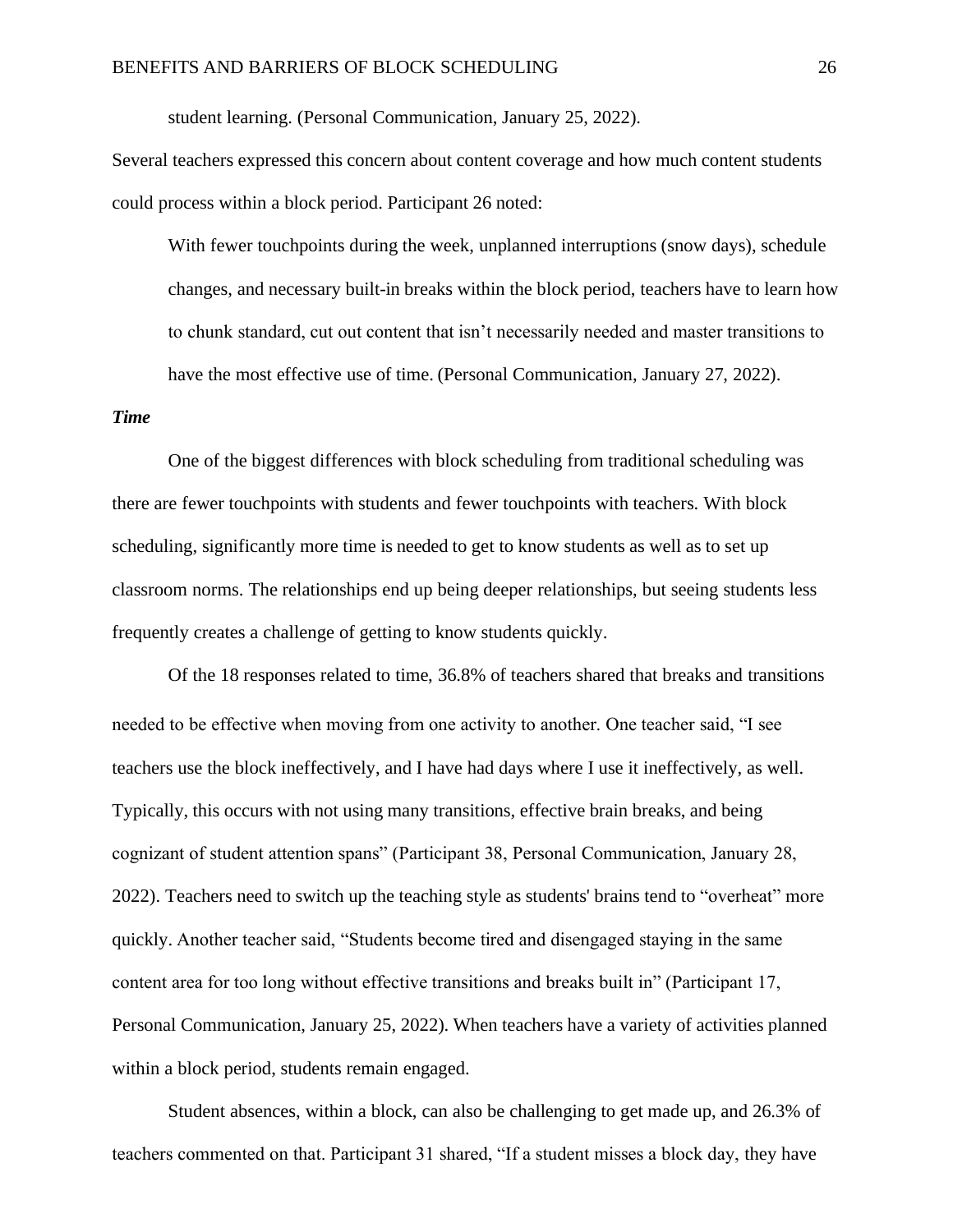missed two days of class essentially" (Personal Communication, January 26, 2022). It becomes a challenge when there are only two to three touchpoints with students each week.

#### **Discussion**

#### <span id="page-28-0"></span>**Summary and Analysis of Findings**

In this study, teachers were asked to share their perceptions of the benefits and barriers of block scheduling versus traditional scheduling, and two themes came out of the benefits section: depth of knowledge and understanding, and school culture (climate and relationships). Three themes came from the barriers: focus and attention spans, content coverage, and time.

In looking at the benefits and barriers of block scheduling, this research study was broken down into two categories: academic understanding and teaching methods and culture. In general, 58.9% of the respondents agreed that block scheduling was more beneficial than traditional scheduling, 23.2% were neutral, and 17.9% disagreed (See Table 1). The first research question examined in this study was: what do teachers perceive to be the benefits of block scheduling as it relates to their teaching practices and student learning? Perceptions collected through the survey revealed teachers felt that, if the block was managed well, students are more productive in a block schedule (See Table 2). In addition, they have enough time to get into the process of learning and reflect within the same day. The extended class time allowed teachers to become facilitators and gave them the time to bring students together at the end and have them reflect on the learning of the day. Additionally, teachers believed more student accommodations, differentiation, remediation and enrichment opportunities are offered in block scheduling. Half of the teachers responding felt that the block had a direct effect on student achievement and their academic success (See Table 2).

The second research question examined was: what do teachers perceive to be the barriers of block scheduling as it relates to their teaching practices? The only statistic that did not have an overwhelming majority of teachers agreeing was that block scheduling reduces disciplinary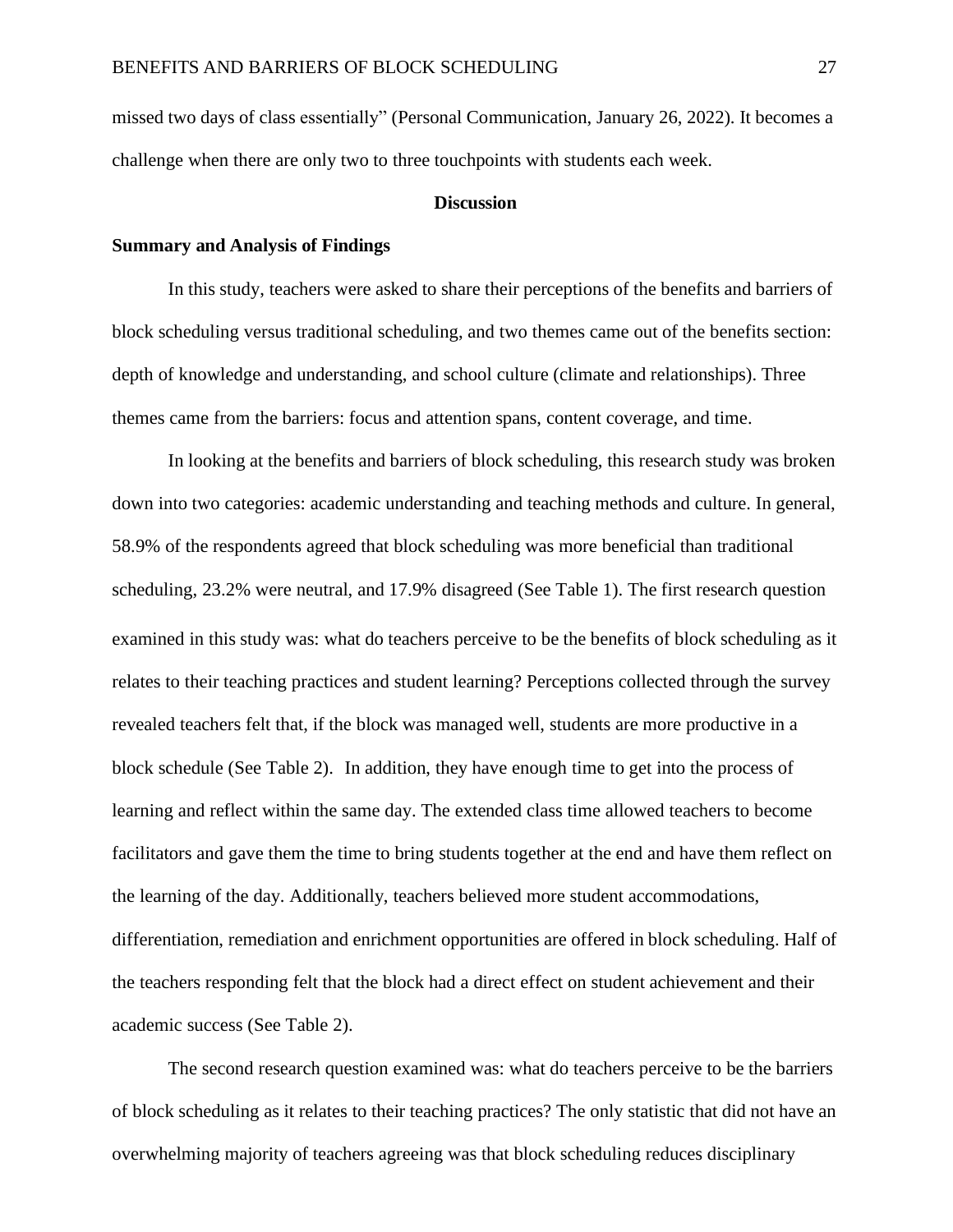problems at our school. Only 14.3% of teachers agreed that it helped reduce disciplinary problems, but 33.9% disagreed. This left 51.8% of teachers with a neutral stance on whether block scheduling reduces disciplinary problems (See Table 3). This finding contrasts to the study by Dow and George (1998) in which 63% of educators in a Florida School study reported a reduction in discipline referrals.

Despite these barriers related to block scheduling, teachers said over and over that the block feels more settled, and that they have come to value quality over quantity and being able to teach the whole student (social-emotional, mental, spiritual, physical, in addition to academic) within the same class period. Good teaching is good teaching no matter what the schedule is.

The final research question examined was: do teachers perceive block scheduling as being more beneficial than traditional scheduling for student learning? Close to 40% of the teachers did feel that block scheduling reduced passing times has contributed to a more positive school climate. An overwhelming 66.1% said that the block created a less stressful day which improved the climate of the classroom (See Table 3). The teachers believed the school climate was more positive in block scheduling. Teachers sensed students are more stressed in a traditional schedule just due to the frantic pace of the day. This finding parallels the findings of Roberts (2016) who noted that the block schedule provides opportunities of more meaningful learning experiences with less stress on the students.

The research literature stated that the block schedule promotes academic achievement, increases in creative approaches to instruction and overall improves the school climate (Kaya  $\&$ Aksu, 2000). Most teachers in the study agreed that block scheduling improves school climate and the quality of the school day for both students and teachers. Teachers believed (78.5%) that there must be a variety of teaching strategies used within the block to do it effectively (See Table 2). Teachers in this study also noted that students have more time to complete assignments and receive more teacher feedback and attention in block scheduling.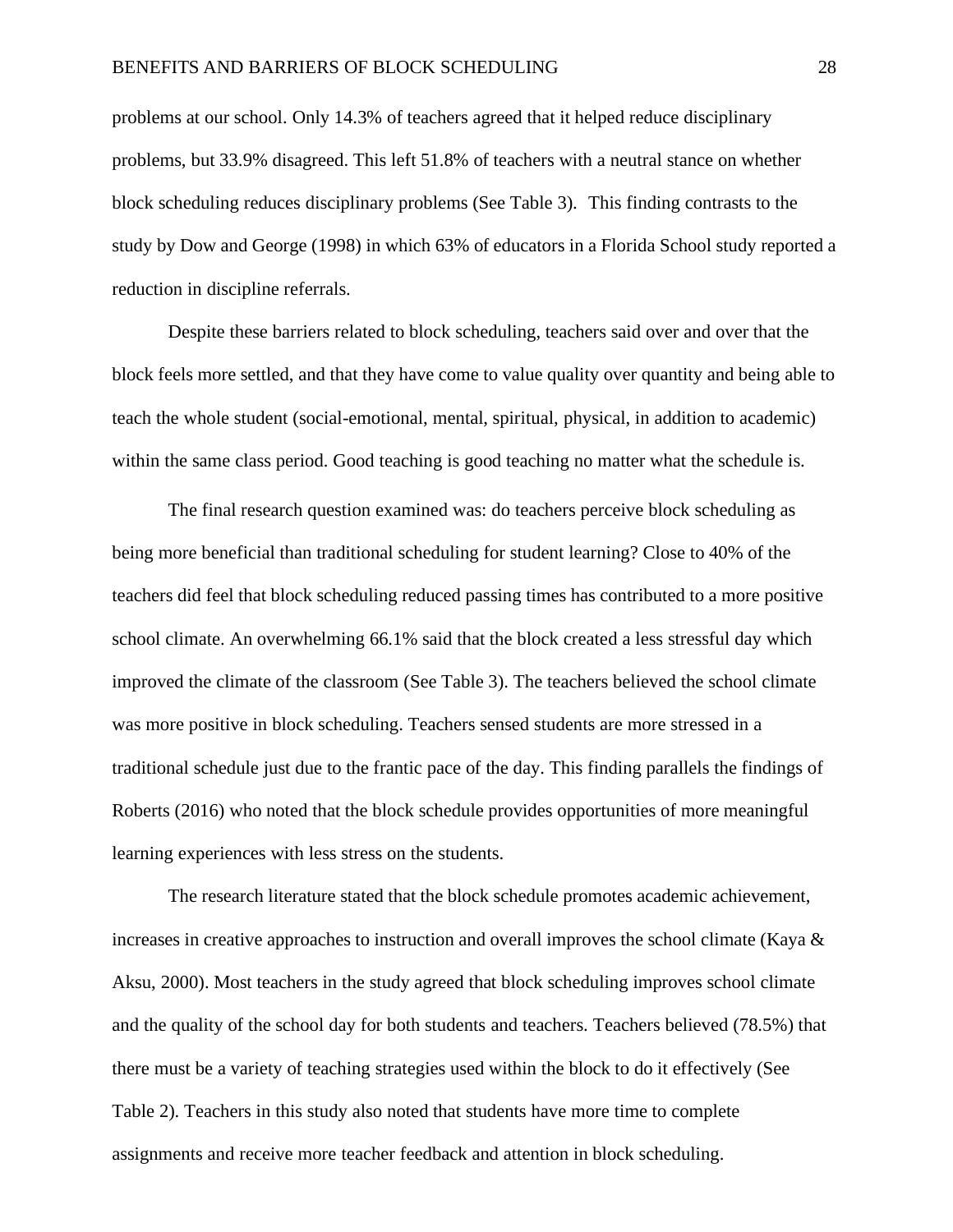Most of the teachers (64.3%) stated that block scheduling encourages an increased positive student-teacher relationship and block scheduling allows for more faith formation opportunities and deeper learning with the students (See Table 3).

#### **Limitations and Recommendations for Future Research**

One of the limitations of this research study was the relatively small sample size of schools who participated. Although there were fifty-six respondents, the sample size of schools was relatively small and all schools were private schools. Future research on the benefits and barriers of block scheduling could include a wider and more diverse sample of both private and public schools. This would also allow for a bigger mix of gender, teacher experience and both middle and high school teachers. This study focused specifically on the benefits and barriers of block scheduling. Further research could focus on ways to overcome barriers of the constraints of attention span, content coverage and time.

The best way to implement a new scheduling system like block scheduling is to have buy in from the teachers and parents. When looking at how teachers are implementing block scheduling in their classrooms, it is important to think about exactly what kind of training they have undergone to facilitate this type of learning environment. Thus, further research could look at team planning among teachers as an important step in implementing a block schedule (Olsen, 2020).

Based on this research study, one recommendation is to allow teachers to be active in the decision-making of the kinds of professional development that will allow them to successfully implement block scheduling. Having a longer class period will require teachers to plan differently during the block period. Successful implementation of the block schedule means that teachers need the right support to create engaging lesson plans. Teachers can oftentimes be handed a schedule without any consideration of how to properly implement it and with little professional learning to help guide them.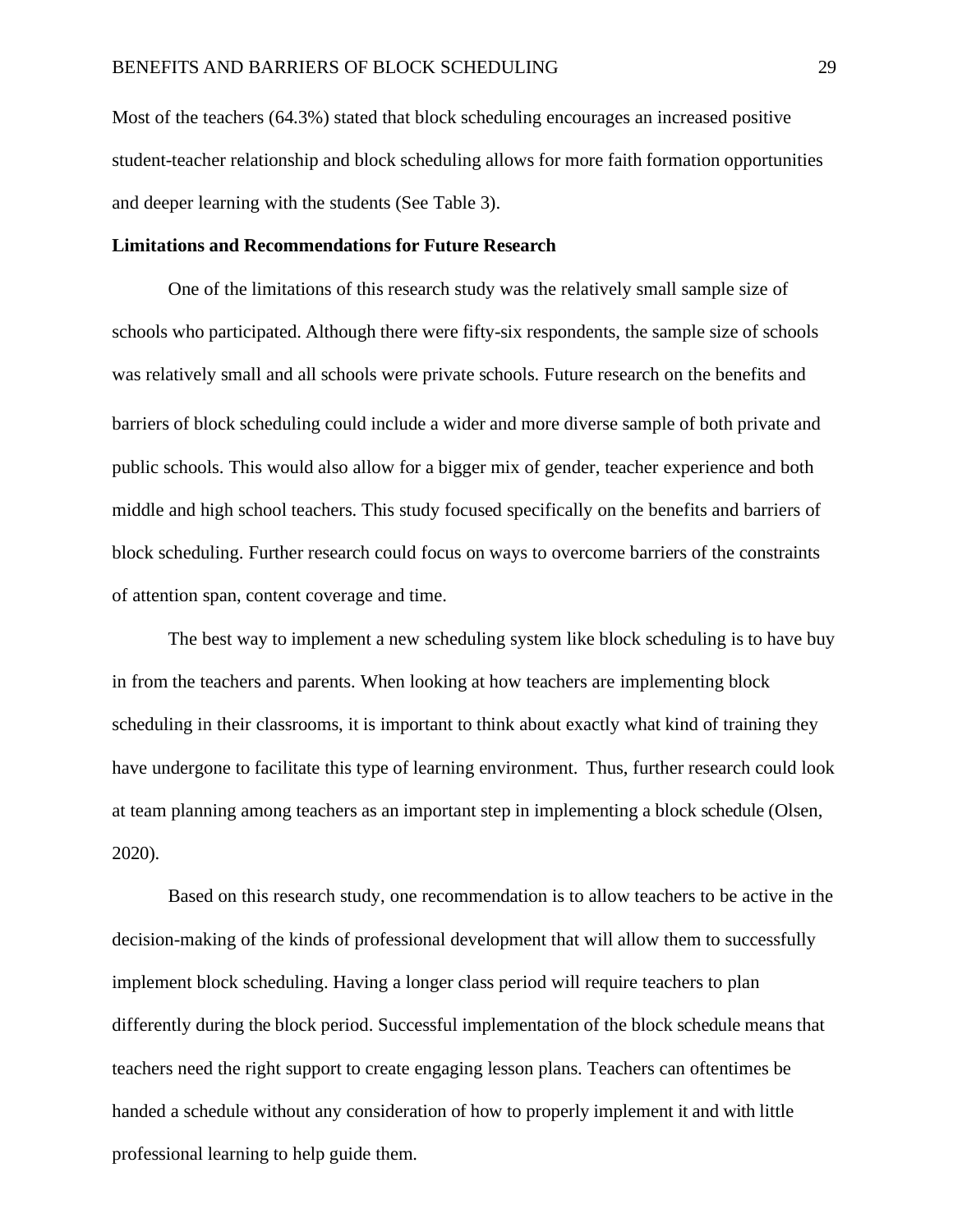#### **References**

- <span id="page-31-0"></span>Allen, N. (2009). *Perceptions of students and teachers on block scheduling versus traditional scheduling in high school mathematics classes.* (Doctoral dissertation). Available from ProQuest Dissertations & Theses database. (UMI No. 1466683)
- Benton-Kupper, J. (1999). Teaching in the block: Perceptions from within. *The High School Journal, 83*(1), 26.
- Brown, D. (2001). Middle level teachers' perceptions of the impact of block scheduling on instruction and learning. *Research in Middle Level Education Annual., 24*(1), 1-13, DOI:10.1080/19494476.2001.11658149
- Canady, R. L., & Rettig, M. D. (1995a). The power of innovative scheduling*. Educational Leadership, 53*(3), 4-10.
- Canady, R. L., & Rettig, M. D. (1995b). *Block scheduling*: *A catalyst for change in high schools*. Princeton, NJ: Eye on Education.
- Canady, R. & Rettig, M. (1997). All around the block schedule. *Education Digest, 62*(6), 30-43.
- Canady, R. & Rettig, M. (2003). Block scheduling missteps, successes and variables. *School Administrator, 60(9)*, 26-31.
- Carroll, J. M. (1990). The Copernican plan: Restructuring the American high school*. Phi Delta Kappan, 71*(5), 358-365.
- Cromwell, S. (2016). Block scheduling: A solution or problem. Retrieved from: [http://www.educationworld.com/a\\_admin/admin/admin029.shtml](http://www.educationworld.com/a_admin/admin/admin029.shtml)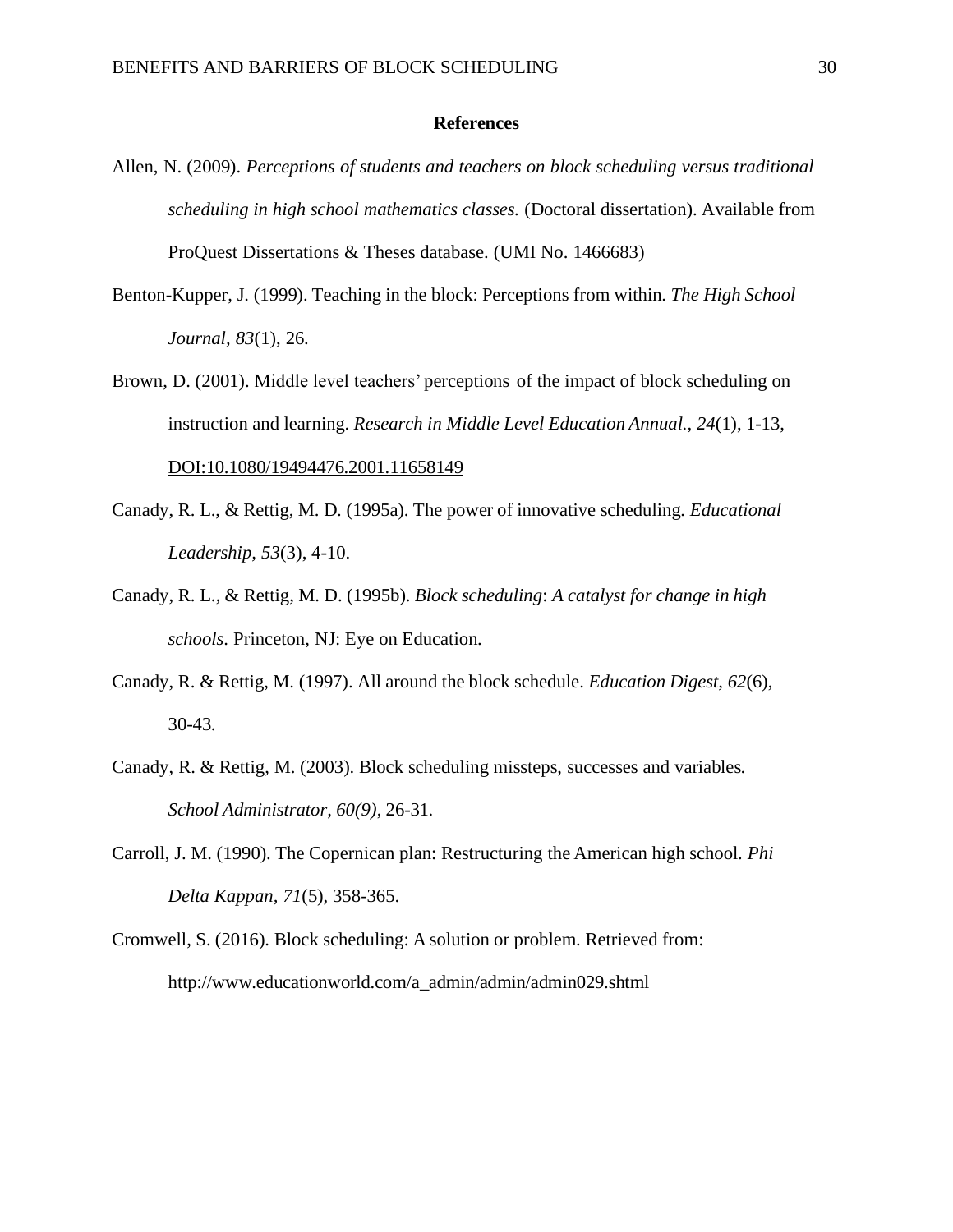Daniel, L. (2007). Research summary: Flexible scheduling. Retrieved November 11, 2021, from [http://www.nmsa.org/Research/ResearchSummaries/FlexibleScheduling/tabid/1140/Defa](http://www.nmsa.org/Research/ResearchSummaries/FlexibleScheduling/tabid/1140/Default.aspx) [ult.aspx](http://www.nmsa.org/Research/ResearchSummaries/FlexibleScheduling/tabid/1140/Default.aspx)

DiRocco, M. D. (1998). How an alternating-day schedule empowers teachers. *Educational Leadership, 56*(4), 82. Retrieved from

<https://www.ascd.org/el/articles/how-an-alternating-day-schedule-empowers-teachers>

- Dorwin, N. L. (2009). Teacher's opinions and attitudes toward block scheduling (thesis). *American Psychological Association, 5th edition.*
- Dow, J. L., & George, P. S. (1998). Block scheduling in Florida high schools: where are we now? *NASSP Bulletin, 82*(601)*,* 92-100*.*
- Evans, D. (2002). *Taking sides: Clashing views on controversial issues in secondary education*. Guilford, CT: McGraw-Hill/Dushkin.
- Gonzales, J. (2021). *Making the most of a 90-minute class*. Cult of Pedagogy. Retrieved November 5, 2021, from [https://www.cultofpedagogy.com/block-scheduling/.](https://www.cultofpedagogy.com/block-scheduling/)
- Gullatt, D. (2006). Block scheduling: The effects on curriculum and student productivity. *NASSP Bulletin, 90*(3), 250-266. Retrieved from Education Research Complete database.
- Hackmann, D. G., & Valentine, J. W. (1998). Designing an effective middle level schedule. *Middle School Journal, 29*, 3-13.
- Johnson, D. W., & Johnson, R. T. (1987). *Learning together and alone: Cooperative, competitive, and individualistic (2nd ed.)*. Englewood Cliffs, NJ: Prentice Hall.
- Joyce, B. (1992). *Models of teaching*. Boston: Allyn & Bacon.
- Kagan, S. (1990). *Cooperative learning: Resources for teachers*. San Juan, CA: Resources for Teachers, Inc.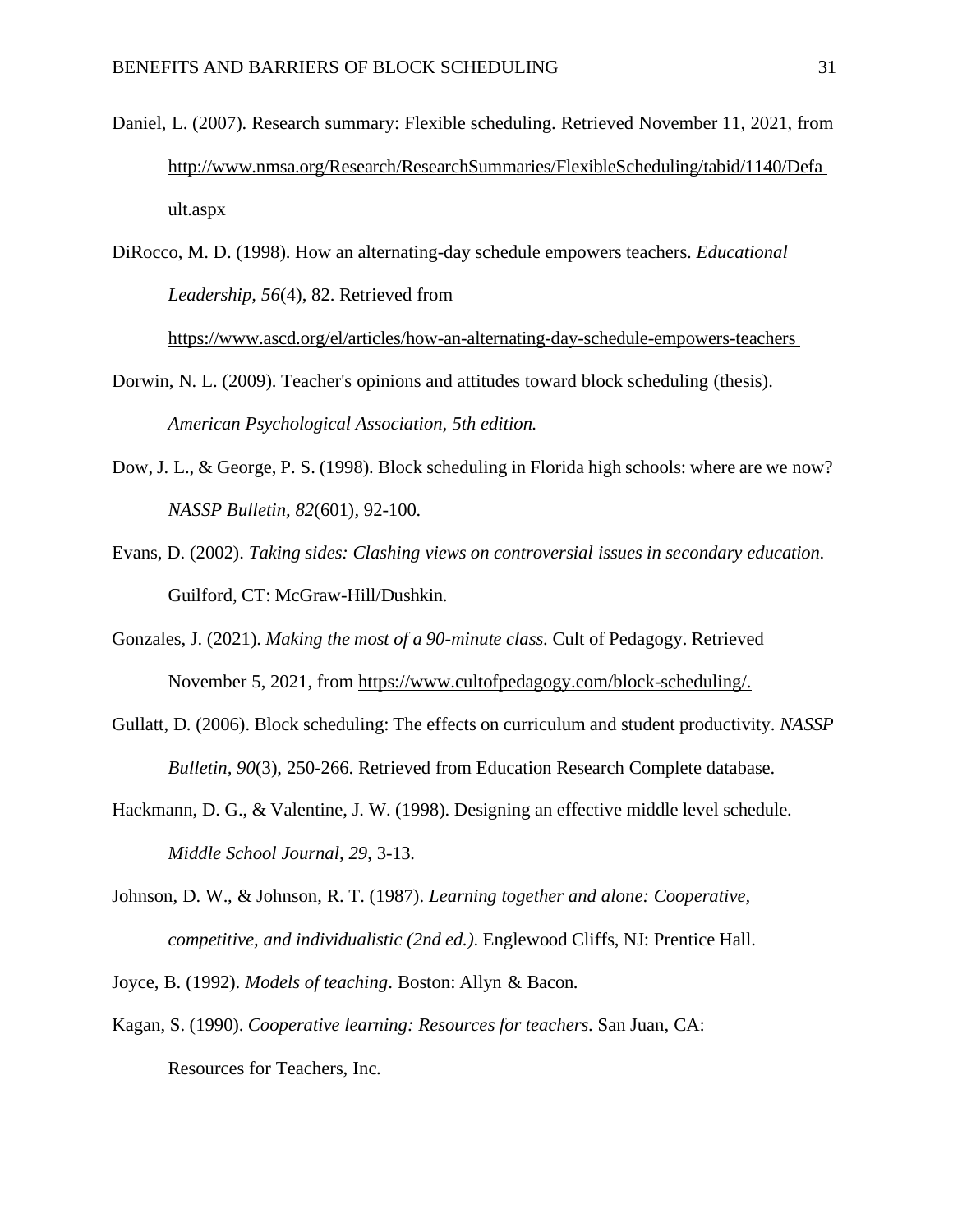- Kaya, S., & Aksu, M. (2016). The advantages and disadvantages of block scheduling as perceived by middle school students. *Journal of Educational and Instructional Studies in the World, 6*(1), 50–58.
- Kenney, L. (2003). Back from the block--or not? Some schools abandon their block scheduling, though others swear by its impact. *School Administrator, 60*(21).
- Liebtag, E., & Ryerse, M. (2017). *Scheduling for learning, not convenience*. Retrieved from [https://www.gettingsmart.com/2017/02/16/scheduled-design-thinking-as-pedagogy-for-st](https://www.gettingsmart.com/2017/02/16/scheduled-design-thinking-as-pedagogy-for-students-and-educators/) [udents-and-educators/](https://www.gettingsmart.com/2017/02/16/scheduled-design-thinking-as-pedagogy-for-students-and-educators/)
- Maltese, A., Dexter, K., Tai, R., & Sadler, P. (2007). Breaking from tradition: Unfulfilled promises of block scheduling in science. *Science Educator*, *16*, 1–7. <http://www.nsela.org/publications/publications4.html>
- Markham, G. L. (2008). The effectiveness of block schedule in middle school. *Perspectives in Learning, 9* (1). Retrieved from<http://csuepress.columbusstate.edu/pil/vol9/iss1/6>
- National Education Commission on Time and Learning. (1994). *Prisoners of time: Report of the National Education Commission on Time and Learning*. Washington, DC: U.S. Government Printing Office.
- Olsen, K. (2020). *Effect of block scheduling vs traditional period scheduling on the academic achievement of middle school students.* Capstone Projects and Master's Theses. 869. [http://digitalcommons.csumb.edu/caps\\_thes\\_all/869](http://digitalcommons.csumb.edu/caps_thes_all/869)
- Peterson, D., Schmidt, C., Flottmeyer, E., & Weincke, S. (2000). *Block scheduling: Successful strategies for middle schools.* St. Louis, MO: 27th Annual National Middle School Association Conference. (ERIC Document Reproduction Service No. ED 448862).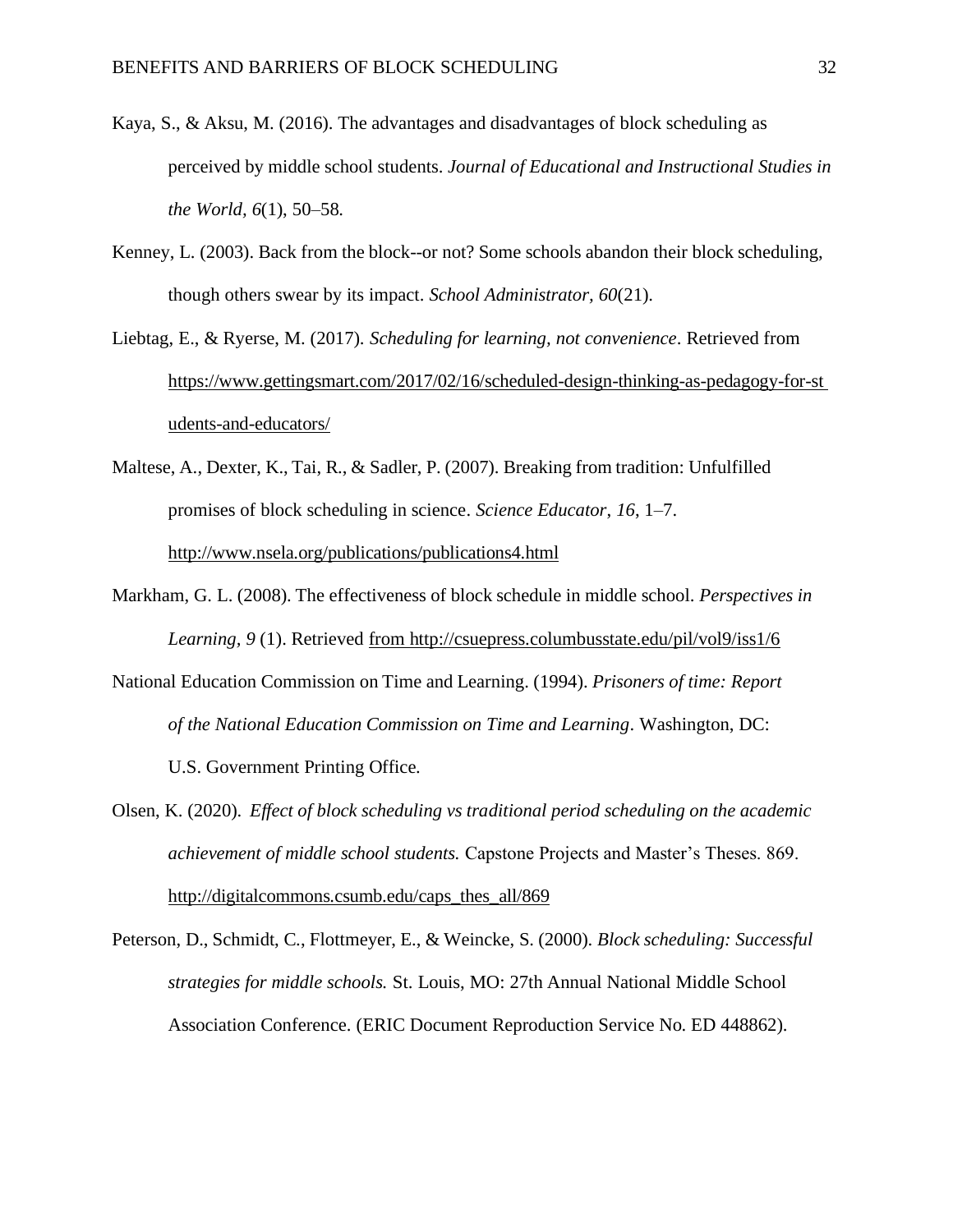- Queen, J., Algozzine, B., & Eaddy, M. (1998). Implementing 4 x 4 block scheduling: Pitfalls, promises, and provisos. *The High School Journal, 81*(2), 107–114.
- Queen, J. & Gaskey, K. (1997). Steps to improving school climate in block scheduling. *Phi Delta Kappan, 79*(2), 158–161.
- Raines, J. (2010). *Exploring differences in teacher attitudes and instructional strategies between traditional and block schedule high schools: A comparison of two large schools.*  (Doctoral Dissertation). Available from ProQuest Digital Dissertations and Theses. (UMI No. 3397428)
- Roberts, K. C. (2016). *Relationship of block scheduling to student achievement and learning activities".* All Theses and Dissertations. 86.<http://dune.une.edu/theses/86>
- Sizer, T. R. (1990). *Horace's school: Redesigning the American high school.* Boston: Houghton Mifflin.
- Spellman, J. E., & Oliver, J. S. (2001). *The relationship between attitude toward science with enrollment in a 4x4 block schedule.* Costa Mesa, CA: Proceedings of the Annual Meeting U.S. of the Association for the Education of Teachers in Science. (ERIC Document Reproduction Service No. ED 472914).
- Staunton, J. (1997). A study of teacher beliefs on the efficacy of block scheduling. *NASSP Bulletin, 81*(593), 73.
- U.S. Department of Education, National Center for Education Statistics (200*4). Schools and Staffing Survey,* Public School Data File, 2003–04. Retrieved March 11, 2022 from [https://nces.ed.gov/surveys/sass/tables/state\\_2004\\_07.asp](https://nces.ed.gov/surveys/sass/tables/state_2004_07.asp)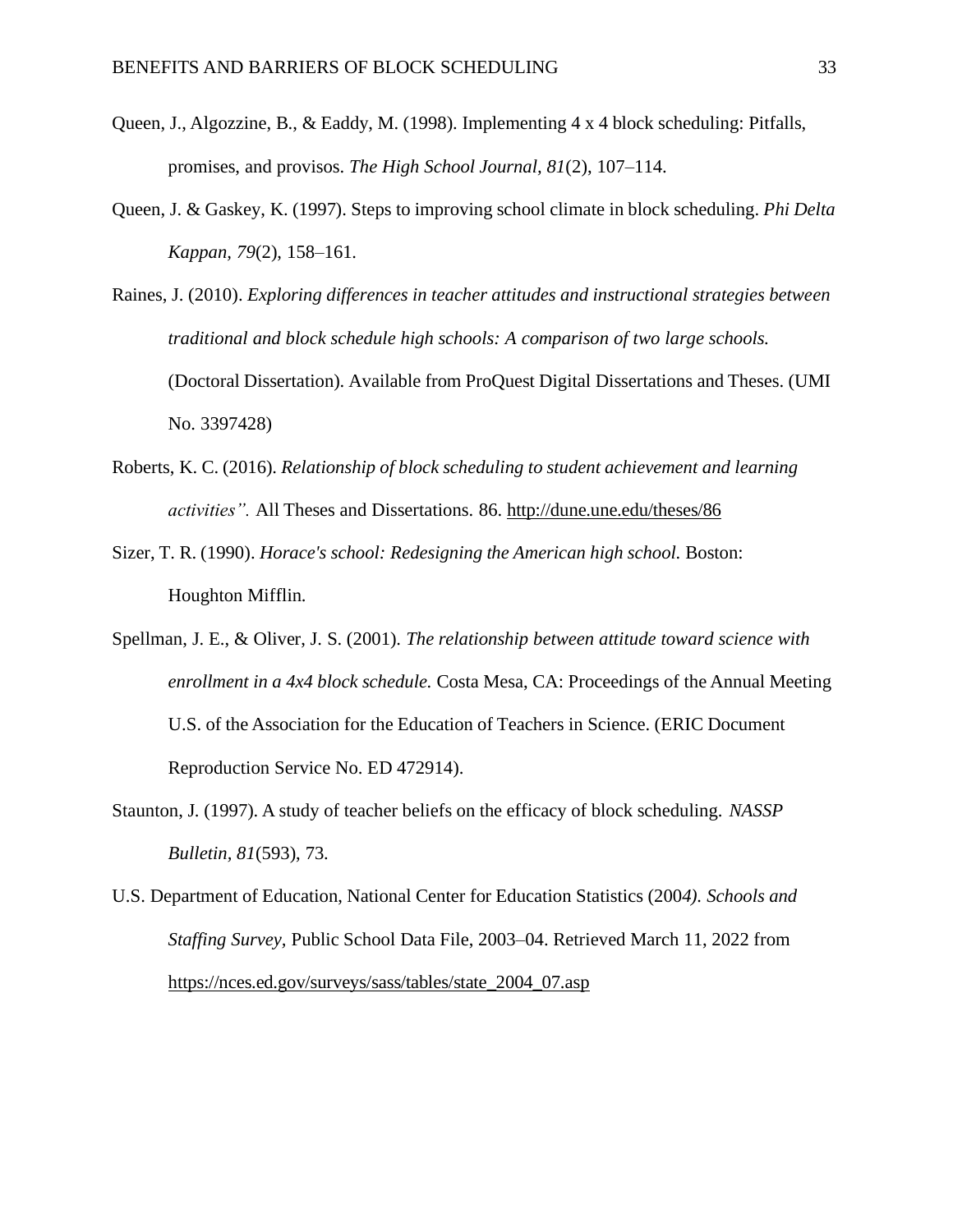Walker, T. (2016). Are block schedules the stress-buster students need? *| NEA*. National Education Association. Retrieved November 11, 2021, from [https://www.nea.org/advocating-for-change/new-from-nea/are-block-schedules-stress-bus](https://www.nea.org/advocating-for-change/new-from-nea/are-block-schedules-stress-buster-students-need) [ter-students-need](https://www.nea.org/advocating-for-change/new-from-nea/are-block-schedules-stress-buster-students-need)

Williams, C. (2011, November). *The impact of block scheduling on student achievement, attendance, and discipline at the high school level.* Retrieved April 25, 2022, from <https://files.eric.ed.gov/fulltext/ED528899.pdf>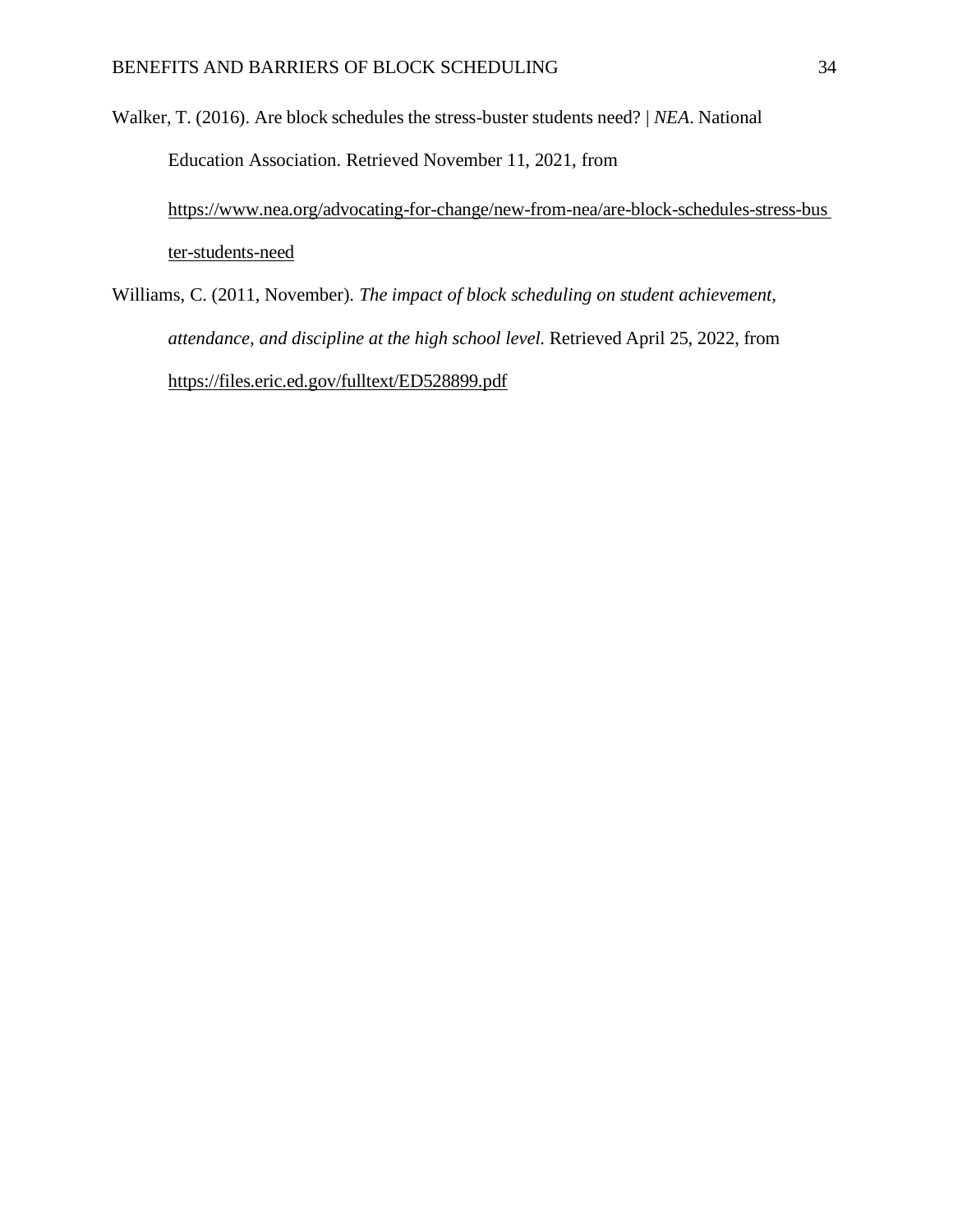# **Appendix A**

# **Benefits and Barriers of Block Scheduling Survey**

<span id="page-36-0"></span>Thank you for taking the time to take the Benefits and Barriers of Block Scheduling Survey for my Action Research Project through Dordt University. This survey is so that I can learn more about the benefits and barriers that come with block scheduling. Middle School and High School staff in Iowa, Michigan, and South Dakota will take the same survey.

All of your answers will remain confidential and anonymous. Please do your best to answer truthfully and please answer all of the following questions. Thank you for your cooperation and participation!

**School:**

**Name:**

**Gender:**

**Years of teaching experience:**

**Years of teaching experience in a block schedule:**

# **What type of block scheduling is implemented in your school?**

| 4x4 Block                                                                                                                                                                                                             | 8 Period A/B<br><b>Block</b>                                                                                                                            | 6 Period A/B<br><b>Block</b> | 7 Period A/B<br><b>Block</b> | Modified Block        |  |
|-----------------------------------------------------------------------------------------------------------------------------------------------------------------------------------------------------------------------|---------------------------------------------------------------------------------------------------------------------------------------------------------|------------------------------|------------------------------|-----------------------|--|
| <b>Definitions of Block types below:</b>                                                                                                                                                                              |                                                                                                                                                         |                              |                              |                       |  |
| 4 classes one semester / 4<br>classes the next                                                                                                                                                                        | A/B" day schedule is when students take 6-8 classes that meet every other<br>day, meaning students have four classes a day for a longer period of time. |                              |                              |                       |  |
| <b>Instructions: Below are statements looking at block scheduling compared to traditional</b><br>scheduling within a school system. Please indicate the extent to which you agree or<br>disagree with each statement. |                                                                                                                                                         |                              |                              |                       |  |
| Block scheduling provides more academic options for our students.                                                                                                                                                     |                                                                                                                                                         |                              |                              |                       |  |
| <b>Strongly Disagree</b>                                                                                                                                                                                              | <b>Disagree</b>                                                                                                                                         | Undecided                    | Agree                        | <b>Strongly Agree</b> |  |
| Block scheduling leads to greater academic success.                                                                                                                                                                   |                                                                                                                                                         |                              |                              |                       |  |
| <b>Strongly Disagree</b>                                                                                                                                                                                              | Disagree                                                                                                                                                | Undecided                    | Agree                        | <b>Strongly Agree</b> |  |
| Block scheduling reduces disciplinary problems at our school.                                                                                                                                                         |                                                                                                                                                         |                              |                              |                       |  |
| <b>Strongly Disagree</b>                                                                                                                                                                                              | Disagree                                                                                                                                                | Undecided                    | Agree                        | <b>Strongly Agree</b> |  |